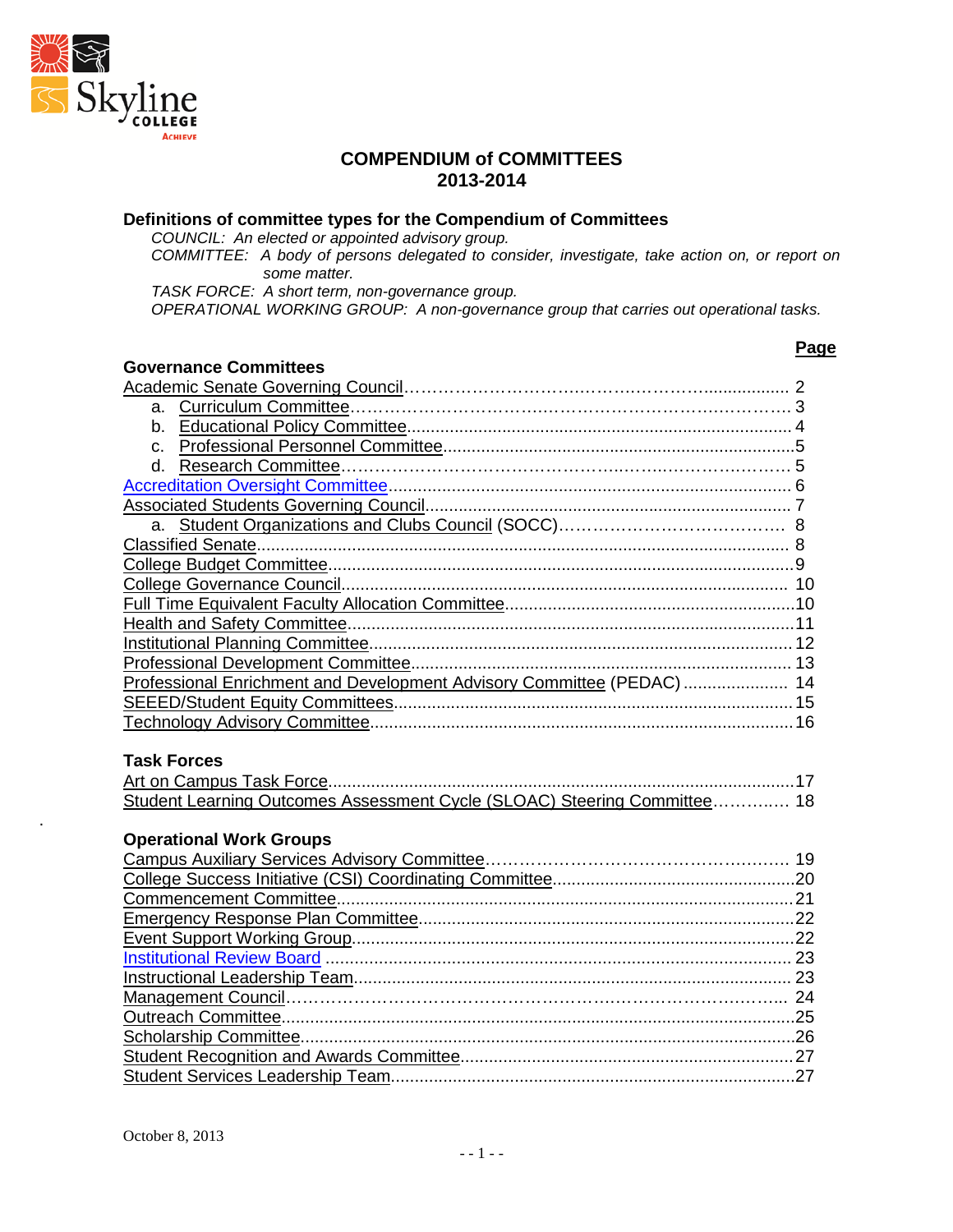# **GOVERNANCE COMMITTEES**

#### <span id="page-1-0"></span>**1. Academic Senate Governing Council**

Serves as policy making body for the Academic Senate; promotes the general welfare of Skyline College, its faculty, and the San Mateo County Community College District; represents the faculty in making recommendations to the administration of the College and the District Board of Trustees with respect to academic and professional matters; works toward the development and improvement of professional standards; provides for continuous study of faculty and College problems.

| 2012-2013                                                                                                                                                                                                                                                                                                                                                                                                                                                                                                                                      | 2013-2014                                                                                                                                                                                                                                                                                                                                                                                                                                                                                                                                                 |
|------------------------------------------------------------------------------------------------------------------------------------------------------------------------------------------------------------------------------------------------------------------------------------------------------------------------------------------------------------------------------------------------------------------------------------------------------------------------------------------------------------------------------------------------|-----------------------------------------------------------------------------------------------------------------------------------------------------------------------------------------------------------------------------------------------------------------------------------------------------------------------------------------------------------------------------------------------------------------------------------------------------------------------------------------------------------------------------------------------------------|
| Membership (elected by faculty)                                                                                                                                                                                                                                                                                                                                                                                                                                                                                                                | Membership (elected by faculty)                                                                                                                                                                                                                                                                                                                                                                                                                                                                                                                           |
| Leigh Anne Shaw, President<br>Fermin Irigoyen, Past President<br>Kate Williams Browne, Vice President<br>Melissa Michelitsch, Secretary<br><b>Tiffany Schmierer, Treasurer</b>                                                                                                                                                                                                                                                                                                                                                                 | Leigh Anne Shaw, President<br>Nick Kapp, Past President<br>Kate Williams Browne, Vice President<br>Vacant, Secretary<br>Tiffany Schmierer, Treasurer                                                                                                                                                                                                                                                                                                                                                                                                      |
| Linda Allen, Classified Rep<br>Steve Aurilio, Educational Policy Chair<br>Zach Bruno, Social Science/Creative Arts rep<br>Chip Chandler, Kinesiology/Athletics/Dance and<br>AFT rep<br>Stephen Fredricks, Science/Math/Technology<br>rep<br>Nathan Jones, Language Arts rep<br>Nick Kapp, Curriculum Committee Chair<br>Melissa Michelitsch, Research Committee Chair<br>Nate Nevado, Counseling<br>Arthur Takayama, Professional Personnel Chair<br>Helen Zhang, Business rep<br><b>SEEED/Student Equity Rep Open</b><br><b>ASSC Rep Open</b> | Linda Allen, Classified Senate Rep<br>Zachary Bruno, Professional Personnel Chair<br>Dick Claire, Adjunct Rep, Business Rep<br>Jacqueline Escobar, Curriculum Committee Co-<br>Chair<br>Liza Erpelo, Language Arts Rep<br>Stephen Fredricks, Educational Policy Chair<br>Mousa Ghanma, Research Committee Chair<br>Nicole Harris, ASSC Rep<br>Tony Jackson, SS/CA Rep<br>Nathan Jones, Language Arts Rep<br>Nick Kapp, Curriculum Committee Co-Chair<br>Nate Nevado, Counseling<br>Amber Steele, KAD Rep<br>Carmen Velez, SMT Rep<br>Ed Yee, Business Rep |
| <b>Meeting Date/Time/Location</b><br>$2^{nd}$ and $4^{th}$ Fridays<br>1:10 p.m.<br>Building 6, Room 6203                                                                                                                                                                                                                                                                                                                                                                                                                                       | Vacant, AFT Rep<br>Vacant, SEEED/Student Equity<br><b>Meeting Date/Time/Location</b><br>2 <sup>nd</sup> and 4 <sup>th</sup> Fridays<br>1:10 $p.m.$<br>Building 6, Room 6203                                                                                                                                                                                                                                                                                                                                                                               |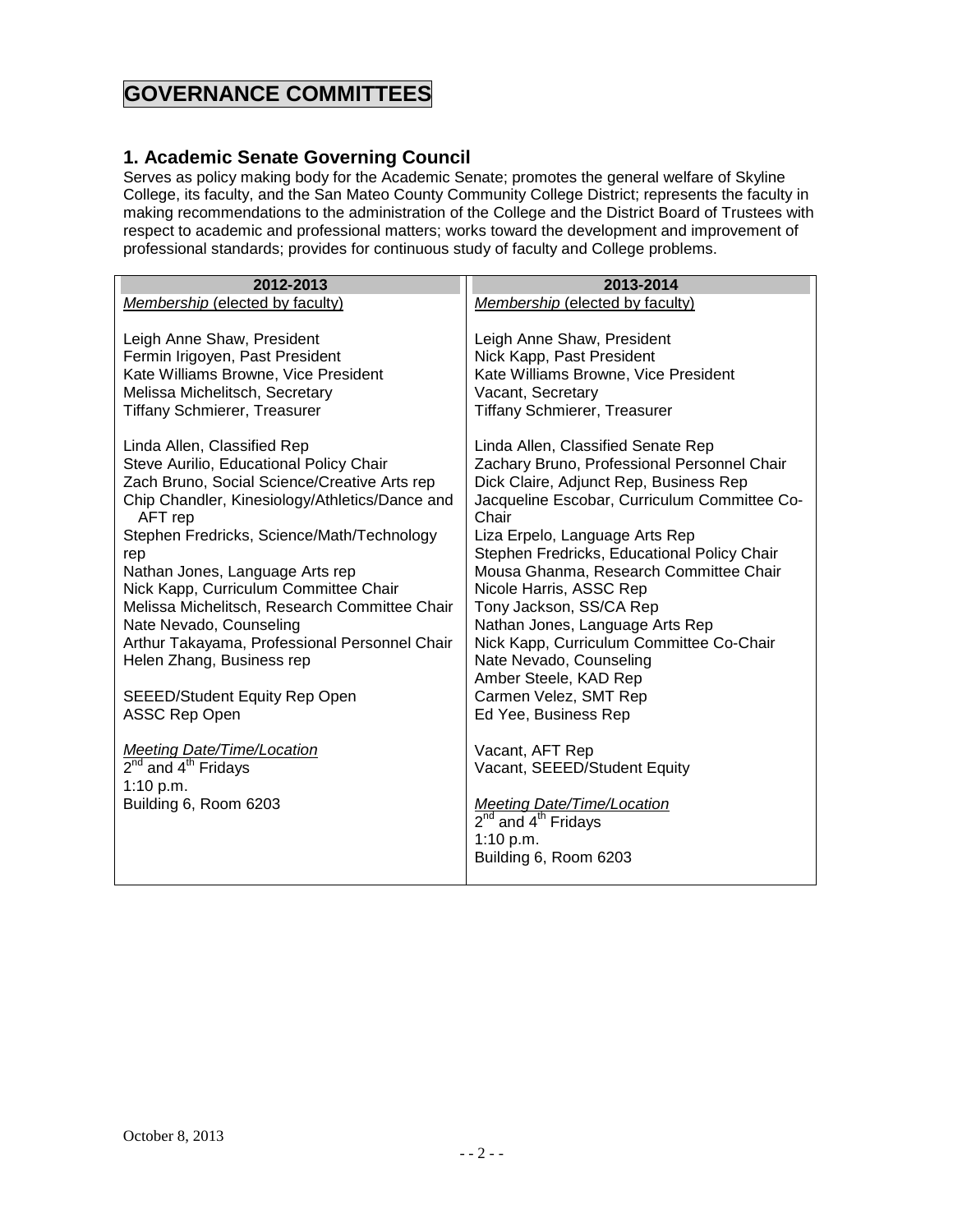#### <span id="page-2-0"></span>**1a. Curriculum Committee**

The Curriculum Committee carries on a regular review of the entire College curriculum; considers for recommendation all matters of administrative policy concerning the curriculum; considers for recommendation proposals for new courses and programs; recommends action on all deletions, classifications and changes in courses and programs.

| 2012-2013                                                                                                                                                                                                                                                  | 2013-2014                                                                                                                                                                                                                                                                                     |
|------------------------------------------------------------------------------------------------------------------------------------------------------------------------------------------------------------------------------------------------------------|-----------------------------------------------------------------------------------------------------------------------------------------------------------------------------------------------------------------------------------------------------------------------------------------------|
| Membership (one elected faculty                                                                                                                                                                                                                            | Membership (one elected faculty representative                                                                                                                                                                                                                                                |
| representative from each division)                                                                                                                                                                                                                         | from each division)                                                                                                                                                                                                                                                                           |
| Nick Kapp, Chair, Science/Math/Technology<br>Jim Bowsher, Language Arts<br>Jacquie Escobar, Counseling<br>Jan Fosberg, Kinesiology/Athletics/Dance<br><b>Christine Roumbanis, Business</b>                                                                 | Nick Kapp, Co-Chair, Science/Math/Technology<br>Jacquie Escobar, Co-Chair, Counseling<br>Jim Bowsher, Language Arts<br>Jan Fosberg, Kinesiology/Athletics/Dance<br><b>Christine Roumbanis, Business</b>                                                                                       |
| Dennis Wolbers, Social Science/Creative Arts                                                                                                                                                                                                               | Dennis Wolbers, Social Science/Creative Arts                                                                                                                                                                                                                                                  |
| <b>Ex Officio Members</b><br>Sheldon Carroll, Classified Rep<br>Sarah Perkins, VP of Instruction<br>John Mosby, Dean of Enrollment Services<br>Maria Norris, Recorder<br>Rashin Parsa, ASSC Rep<br>Rick Wallace, Dean of Counseling (for<br>matriculation) | <b>Ex Officio Members</b><br>Bryan Besnyi, Recorder<br>Sheldon Carroll, Classified Rep<br>Sarah Perkins, VP of Instruction<br>John Mosby, Dean of Enrollment Services<br>Maria Norris, Staff Support to Curriculum<br>Committee<br>Nohel Corral, Interim Dean, Counseling<br>Vacant, ASSC Rep |
| <b>Meeting Date/Time/Location</b>                                                                                                                                                                                                                          | <b>Meeting Date/Time/Location</b>                                                                                                                                                                                                                                                             |
| 1 <sup>st</sup> and 3 <sup>rd</sup> Wednesday                                                                                                                                                                                                              | 1 <sup>st</sup> and 3 <sup>rd</sup> Wednesday                                                                                                                                                                                                                                                 |
| 2:10 p.m.                                                                                                                                                                                                                                                  | 2:10 p.m.                                                                                                                                                                                                                                                                                     |
| Building 4, Room 4343                                                                                                                                                                                                                                      | Building 4, Room 4343                                                                                                                                                                                                                                                                         |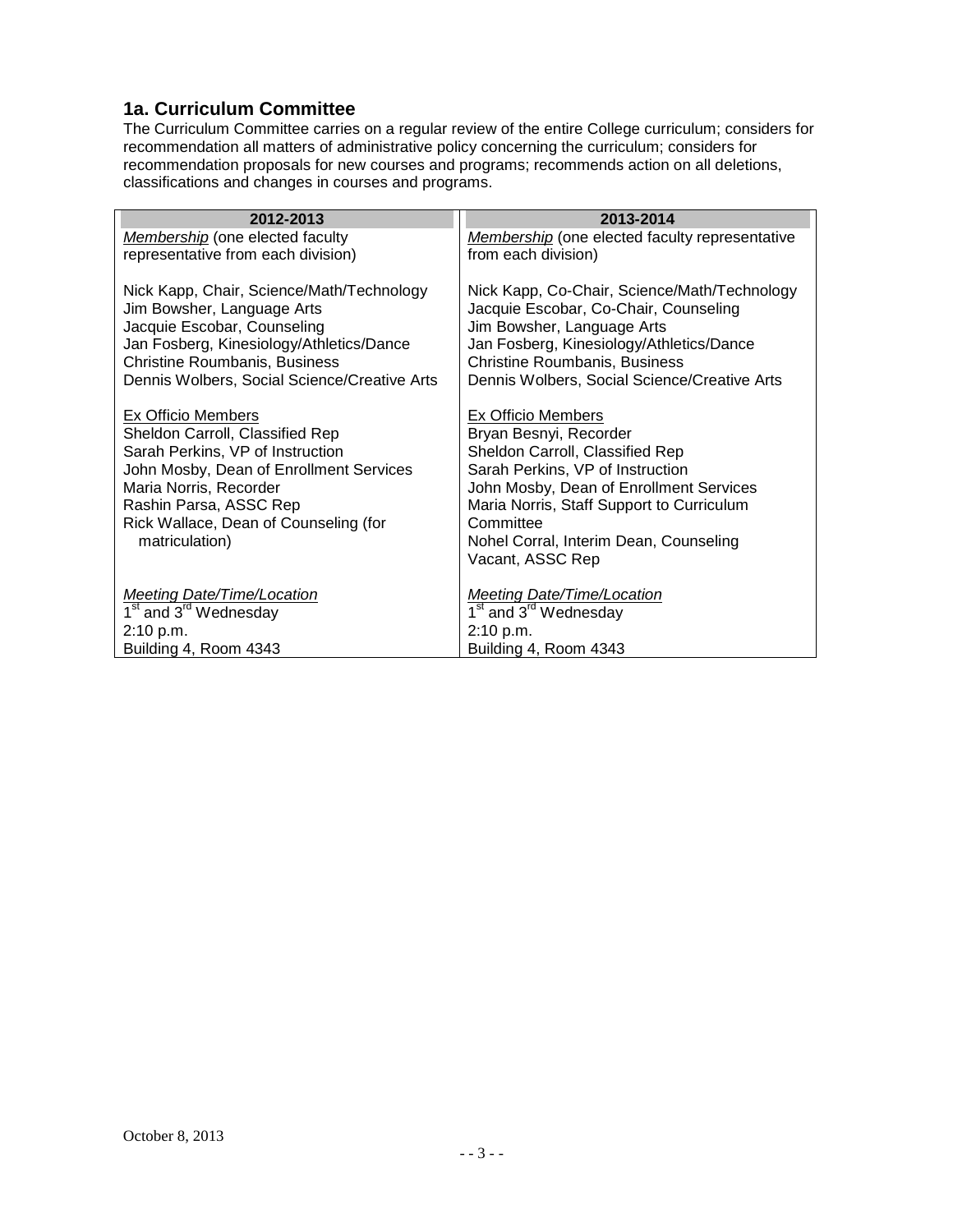## <span id="page-3-0"></span>**1b. Educational Policy Committee**

This committee considers for recommendation all matters of educational policy including academic standards, probation, disqualification, readmissions policies, grading procedures, matriculation, student behavior, and student grievance procedures; considers for recommendation all matters of administrative policy concerning educational policy, including policies of the Office of Instruction and the Office of Student Services.

| 2012-2013                                              | 2013-2014                                             |
|--------------------------------------------------------|-------------------------------------------------------|
| Membership (one elected faculty                        | Membership (one elected faculty representative        |
| representative from each division)                     | from each division)                                   |
| Steve Aurilio, Social Science/ Creative Arts,<br>Chair | Stephen Fredericks, Science/Math/Technology,<br>Chair |
| Nohel Corral, Interim Dean of Counseling               | Carlos Colombetti, SS/CA Rep                          |
| Brian Daniel, Science/Math/Technology                  | Nohel Corral, Interim Dean of Counseling              |
| Katharine Harer, Language Arts                         | Imelda Hermosillo, Counseling rep                     |
| Imelda Hermosillo, Counseling rep                      | Joe Morello, KAD Rep                                  |
| Joe Morello, KAD Rep                                   | John Mosby, Dean of Enrollment Services               |
| John Mosby, Dean of Enrollment Services                | Brayan Palma, ASSC Rep                                |
| Rashin Parsa, ASSC Rep                                 | Carmen Richardson, Business Rep                       |
| Cal Robinson, Business                                 | Cal Robinson, Business Rep                            |
| Janet Weber, Classified rep                            | Janet Weber, Classified Rep                           |
| Linda Whitten, Business rep                            | Vacant, Language Arts                                 |
| Ex Officio Members                                     | Ex Officio Members                                    |
| Joi Blake, VP Student Services                         | Joi Blake, VP Student Services                        |
|                                                        |                                                       |
|                                                        |                                                       |
| Meeting Date/Time/Location                             | Meeting Date/Time/Location                            |
| 1 <sup>st</sup> Tuesday                                | 1 <sup>st</sup> Tuesday                               |
| 2:00 p.m.                                              | 2:00 p.m.                                             |
| Location:6205                                          | Location:6205                                         |
|                                                        |                                                       |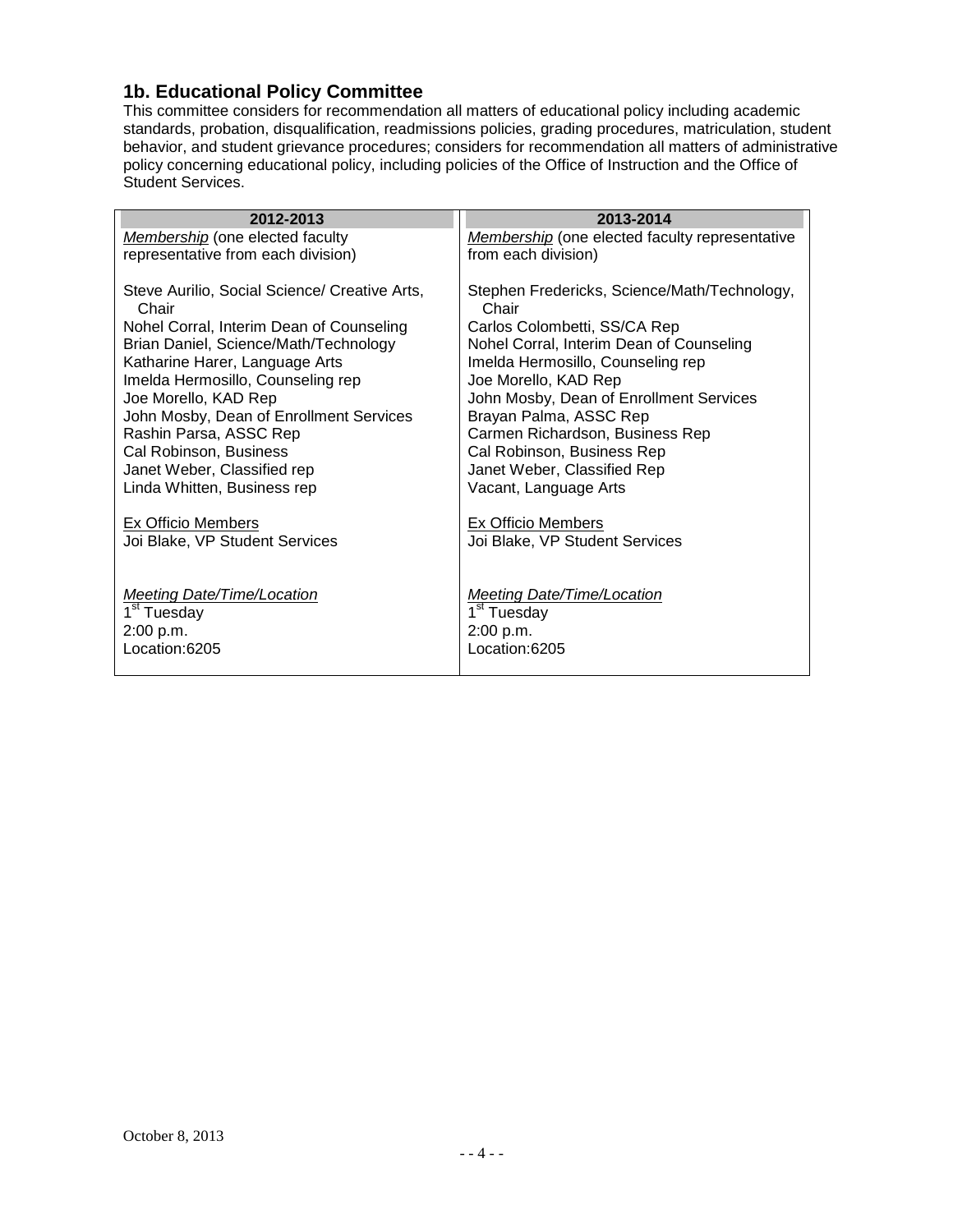#### <span id="page-4-0"></span>**1c. Professional Personnel Committee**

This committee promotes staff development and professional growth; considers questions of professional ethics; reviews and makes recommendations concerning Program Improvement Funds and other faculty proposals as necessary; makes recommendations concerning faculty awards; reviews and recommends faculty development projects as required.

| 2012-2013                                                        | 2013-2014                                              |
|------------------------------------------------------------------|--------------------------------------------------------|
| Membership                                                       | <u>Membership</u>                                      |
| (one elected faculty representative from each                    | (one elected faculty representative from each          |
| division)                                                        | division)                                              |
|                                                                  |                                                        |
| Arthur Takayama, Chair, Social Science/<br><b>Creative Arts</b>  | Zachary Bruno, Chair, Social Science/ Creative<br>Arts |
| Don Biederman, Counseling                                        | Shari Bookstaff, Science/Math/Technology Rep           |
| Shari Bookstaff, Science/Math/Technology                         | Chip Chandler, Kinesiology/Athletics/Dance Rep         |
| Chip Chandler, Kinesiology/Athletics/Dance                       | Luciana Castro, Language Arts Rep                      |
| Nancy Kaplan-Biegel, Language Arts                               | Guillermo Ortiz, Business Rep                          |
| Guillermo Ortiz, Business                                        |                                                        |
|                                                                  | Donna Bestock, Dean, Social Science/Creative           |
| Donna Bestock, Dean, Social Science/Creative<br>Arts, ex officio | Arts, ex officio                                       |
|                                                                  | Vacant, Counseling                                     |
| Meeting Date/Time/Location                                       |                                                        |
| Meets one or more times a semester.                              | Meeting Date/Time/Location                             |
|                                                                  | Meets one or more times a semester.                    |
|                                                                  |                                                        |

#### <span id="page-4-1"></span>**1d. Research Committee**

The Academic Senate Research Committee aids faculty doing institutional research; acts as a resource to the Senate in matters of institutional research; performs institutional research under the direction of the Academic Senate Governing Council.

| 2012-2013                                       | 2013-2014                                                     |
|-------------------------------------------------|---------------------------------------------------------------|
| <b>Membership</b>                               | Membership                                                    |
| (one elected faculty representative from each   | (one elected faculty representative from each                 |
| division)                                       | division)                                                     |
| Melissa Michelitsch, Chair, Science/Math/       | Mousa Ghanma, Chair, Science/Math/                            |
| Technology                                      | Technology                                                    |
| Kevin Corsiglia, Kinesiology/Athletics/Dance    | Kevin Corsiglia, Kinesiology/Athletics/Dance                  |
| Rep                                             | Rep                                                           |
| Mousa Ghanma Science/Math/Technology            | Kym Jackson, Business Rep                                     |
| Lucia Lachmayr, Language Arts                   | Nancy Kaplan-Biegel, Language Arts Rep                        |
| Jennifer Merrill, Social Science/ Creative Arts | Jennifer Merrill, Social Science/ Creative Arts               |
| Sarita Santos, Business                         | Rep                                                           |
| Paul Spakowski, Business                        | Melissa Michelitsch, SMT Rep                                  |
| David Ulate, Interim Dean, Research, Planning   | Paul Spakowski, Business Rep                                  |
| and Institutional Effectiveness                 | David Ulate, Interim Dean, Research, Planning                 |
| Counseling Rep Open                             | and Institutional Effectiveness<br><b>Counseling Rep Open</b> |
| <b>Meeting Date/Time/Location</b>               | <b>Meeting Date/Time/Location</b>                             |
| To be determined                                | To be determined                                              |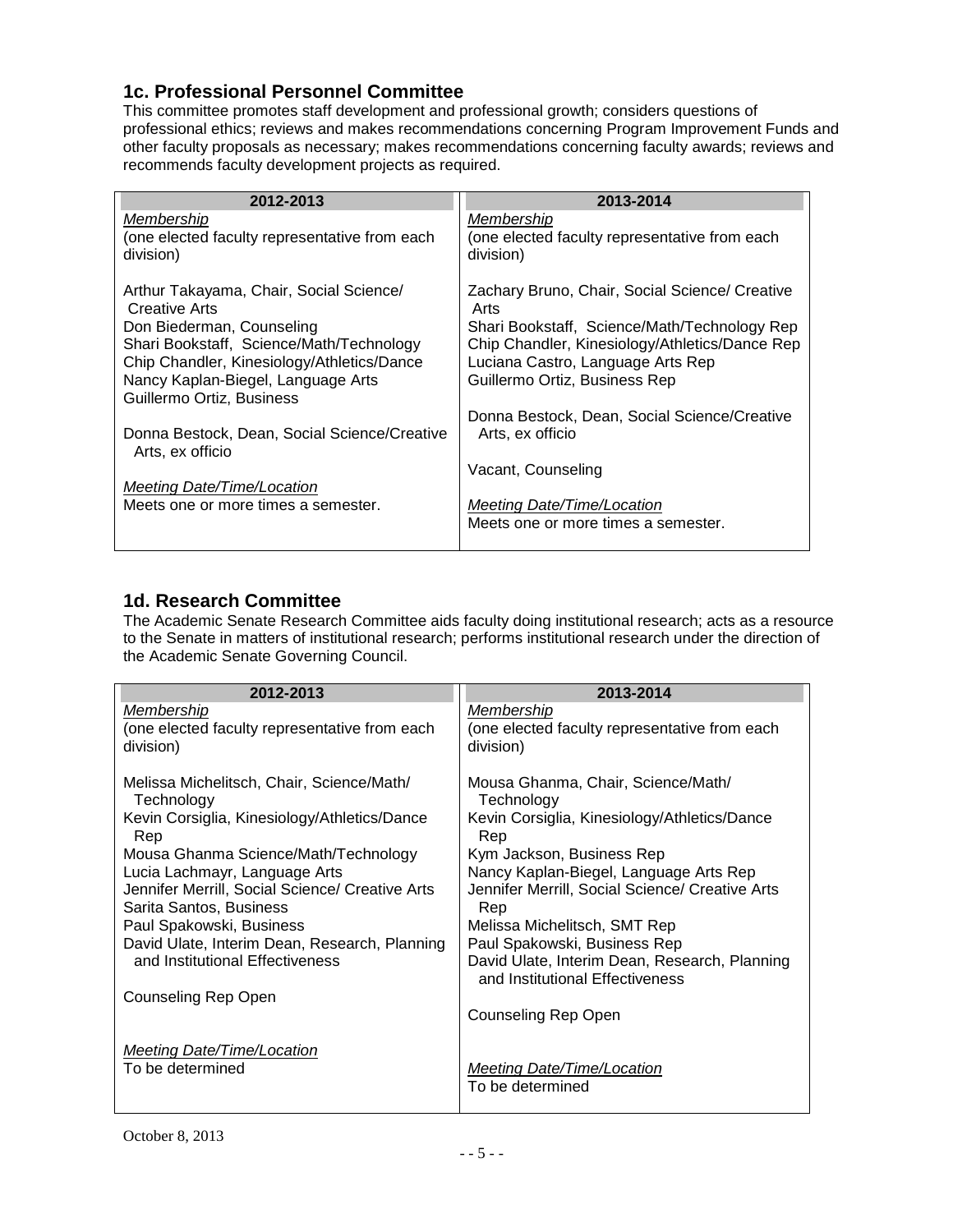#### <span id="page-5-0"></span>**2. Accreditation Oversight Committee**

The overarching mission of this committee is student success through successful accreditation. It is the responsibility of the institution, CEO and ALO (Accreditation Liaison Officer) to keep Skyline College in compliance with the ERs (Eligibility Requirements), Accreditation Standards, including federal requirements, Commission policies, and Skyline's MVV (mission-Vision-Values). This committee will support the college in keeping in compliance.

#### **The role of the Accreditation Oversight Committee is:**

- 1. To review ongoing changes and requirements for accreditation at the federal, state and regional levels to facilitate keeping in compliance with ERs, Commission policies and Skyline College's MVV (Mission-Vision-Values)
- 2. To coordinate Skyline College's ongoing activities related to its accreditation, including developing and maintaining a systematic approach to tracking evidence,
- 3. To periodically review alignment of college process with accreditation standards,
- 4. To maintain the college's accreditation web site, and
- 5. To provide open communication between the Accreditation Oversight Committee and the college community.

#### **2013-2014** *Membership* Regina Stanback Stroud Joi Blake, VP Student Services Eloisa Briones, VP Administrative Services Sarah Perkins, VP Instruction Bridget Fischer, Coordinator, Distance Ed David Ulate, Dean PRIE Alana Utsumi, Classified Senate Rep Karen Wong, Coordinator, Institutional Effectiveness Vacant, ALO, Committee Chair Vacant, Academic Senate Rep Vacant, Student Services Dean Vacant, Instructional Dean Vacant, Curriculum Committee Rep Vacant, Student Services Rep Vacant, CTE Faculty Member Vacant, ASSC Rep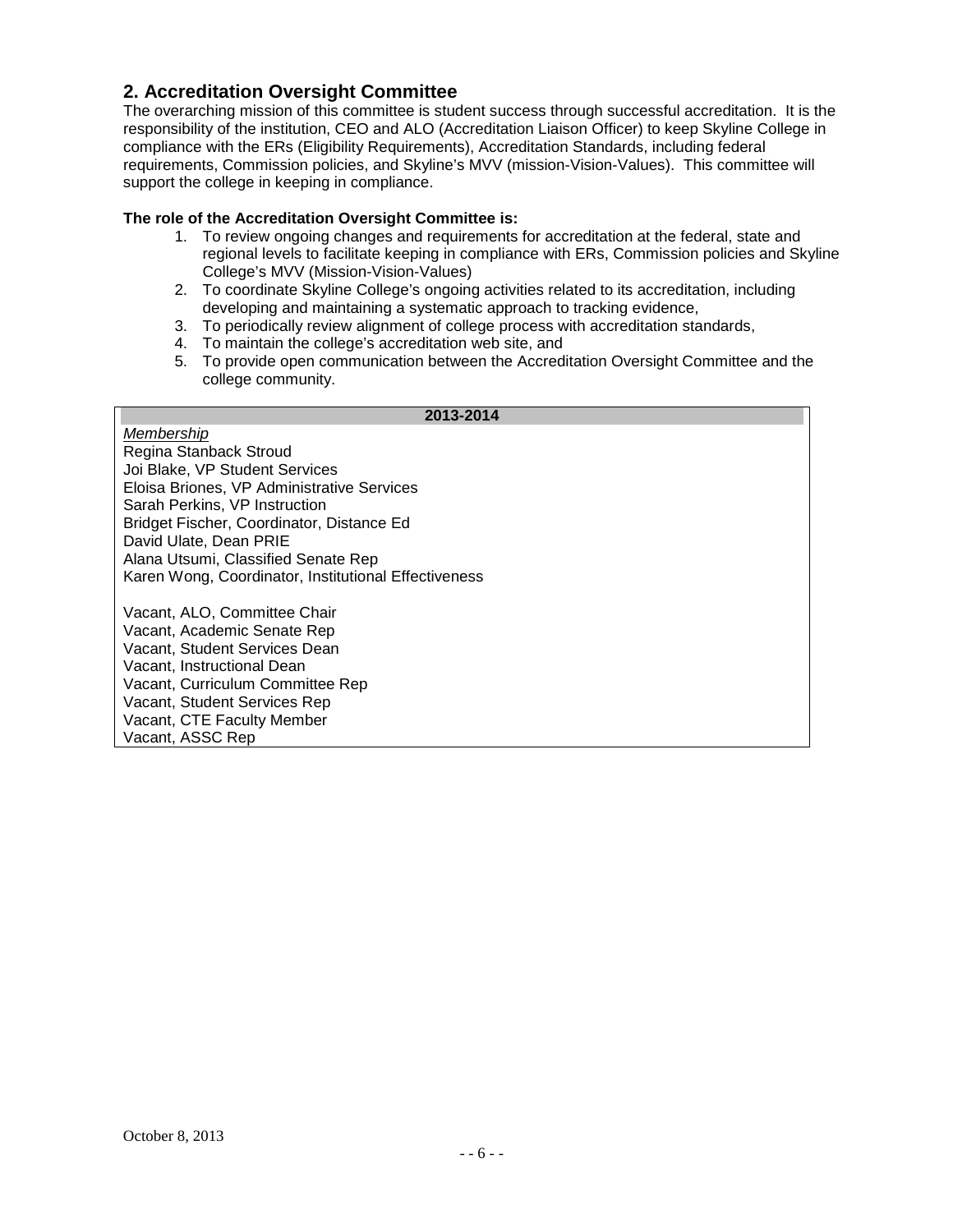## <span id="page-6-0"></span>**3. Associated Students Governing Council**

Represents all Skyline students; maintains student body facilities; plans activities; adopts and supervises the ASSC budget; participates in College committees; shares in the development of College policies.

| 2012-2013                                    | 2013-2014                                   |
|----------------------------------------------|---------------------------------------------|
| Membership (officers elected by students)    | Membership (officers elected by students)   |
|                                              |                                             |
| <b>Executive Council Officers</b>            | <b>Executive Council Officers</b>           |
| Jose Luis Sanchez, President, Chair          | Kayla Razavi, President, Chair              |
| Katelyn Smathers, Vice President             | Pricsilla Sanchez, Vice President           |
| Alexander Shkurko, Commissioner of Finance   | Andrea Garcia, Commissioner of Finance      |
| Kayla D Louis, Commissioner of Activities    | Brayan Palma, Commissioner of Publicity     |
| Jackeline Monrroy, Commissioner of Publicity | Richard Porter, Commissioner of Activities  |
| Ryan Sherlock, Commissioner of Public        | Ryan Sherlock, Commissioner of Public       |
| Records                                      | Records                                     |
|                                              | Davante Cade, Senator                       |
| Senators                                     | Andy Chan, Senator                          |
| Cristina Aquino Hugo                         | Charlene DeLuna, Senator                    |
| Gabriela Solis                               | Yanni Guo, Senator                          |
| Jesus Julian Rocha-Sliva                     | Nicole Harris, Senator                      |
| Patiane Gladstone                            | Carlos Lozada, Senator                      |
| <b>Richard Lopez</b>                         | Mark Pacis, Senator                         |
| <b>Richard Porter</b>                        | Alejandra Padilla, Senator                  |
|                                              | Nichole Palmer, Senator                     |
| Advisors                                     | Karla Ruiz, Senator                         |
| Amory Cariadus, Coordinator of Student Life  | Boris Shkurko, Senator                      |
| Misha Maggi, Student Activities Assistant    | Chance Vicino, Senator                      |
|                                              | Dennis Zheng, Senator                       |
| Meeting Date/Time/Location                   |                                             |
| Every Monday, 5:00-7:00 p.m.                 | David Zay Latt, Student Trustee             |
| Building 6, Room 6202                        |                                             |
|                                              | Advisors                                    |
|                                              | Amory Cariadus, Coordinator of Student Life |
|                                              | John Saenz, Student Activities Assistant    |
|                                              | Meeting Date/Time/Location                  |
|                                              | Every Monday, 5:00-7:00 p.m.                |
|                                              | Building 6, Room 6202                       |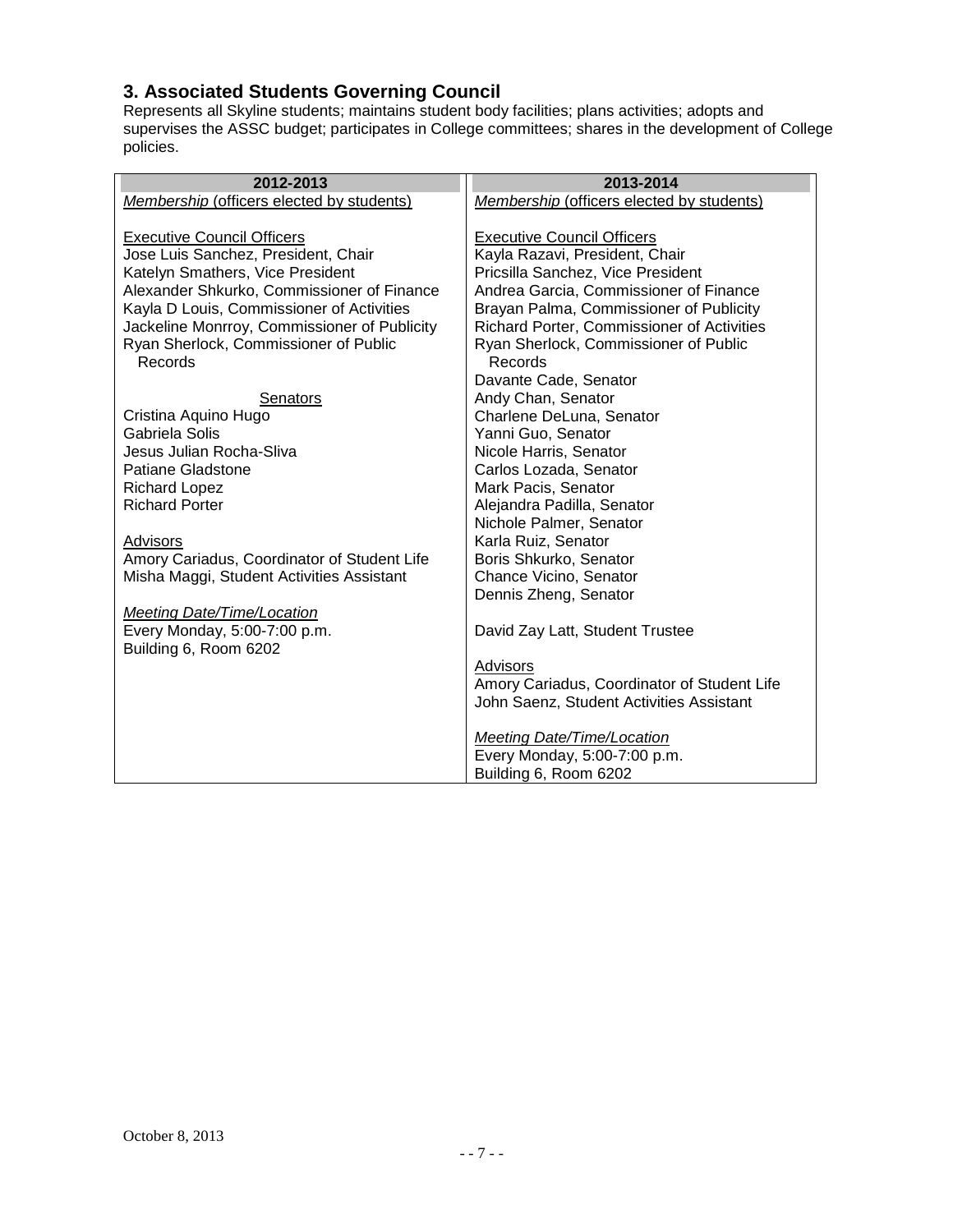#### <span id="page-7-0"></span>**3a. Student Organizations and Clubs Council**

This group meets to share information about the events and programs that they sponsor on campus. They also share information about volunteer projects, student outreach and how to recruit new members.

| 2012-2013                                 | 2013-2014                                                    |
|-------------------------------------------|--------------------------------------------------------------|
| Membership (one representative from       | Membership (one representative from each student             |
| each student organization and club on     | organization and club on campus)                             |
| campus)                                   |                                                              |
|                                           | Amory Cariadus, Advisor                                      |
| Amory Cariadus, Advisor                   | John Saenz, Advisor                                          |
| Misha Maggi, Advisor                      |                                                              |
|                                           | List of current clubs is available at                        |
| A list of current clubs and organizations | http://www.skylinecollege.edu/centerforstudentlife/clubs.php |
| can be obtained at the Student Activities | or at the Center for Student Life and Leadership             |
| Office.                                   | Development, Room 6212.                                      |
|                                           |                                                              |
| Meeting Date/Time/Place:                  |                                                              |
| Two Wednesdays per month, $1:00 - 3:00$   | <b>Meeting Date/Time/Place:</b>                              |
| p.m.                                      | Wednesdays, 2:00-4:00 p.m.                                   |
| Building 6, Room 6202                     | Building 6, Room 6212                                        |

#### <span id="page-7-1"></span>**4. Classified Senate**

Represents the needs, concerns and viewpoints of the classified staff with respect to the District Shared Governance Agreement, but excludes all matters related to collective bargaining. It is one of the constituent groups of Skyline College's shared governance organizational structure. The officers are elected by Classified Senate *Membership*.

| 2012-2013                                       | 2013-2014                                       |
|-------------------------------------------------|-------------------------------------------------|
| Membership (all classified employees at Skyline | Membership (all classified employees at Skyline |
| College: CSEA, AFSCME and non-represented       | College: CSEA, AFSCME and non-represented       |
| classified employees including classified       | classified employees including classified       |
| supervisors and management positions. All are   | supervisors and management positions. All are   |
| voting members and are encouraged to attend     | voting members and are encouraged to attend     |
| Classified Council meetings).                   | Classified Senate meetings).                    |
| Linda Allen, President                          | Linda Allen, President                          |
| Barbara Daley, Vice President                   | Pat Tyler, Vice President                       |
| Nancy Lam, Secretary                            | Nancy Lam, Secretary                            |
| Barbara Lamson, Treasurer                       | Barbara Lamson, Treasurer                       |
| Barbara Daley, Historian                        | Barbara Daley, Historian                        |
| Kennya Ruiz, Parliamentarian                    | Kennya Ruiz, Parliamentarian                    |
| <b>Meeting Date/Time/Location</b>               | <b>Meeting Date/Time/Location</b>               |
| 1 <sup>st</sup> Thursday                        | 1 <sup>st</sup> Thursday                        |
| 12:00 p.m.                                      | 12:00 p.m.                                      |
| Building 6, Room 6203                           | Building 6, Room 6203                           |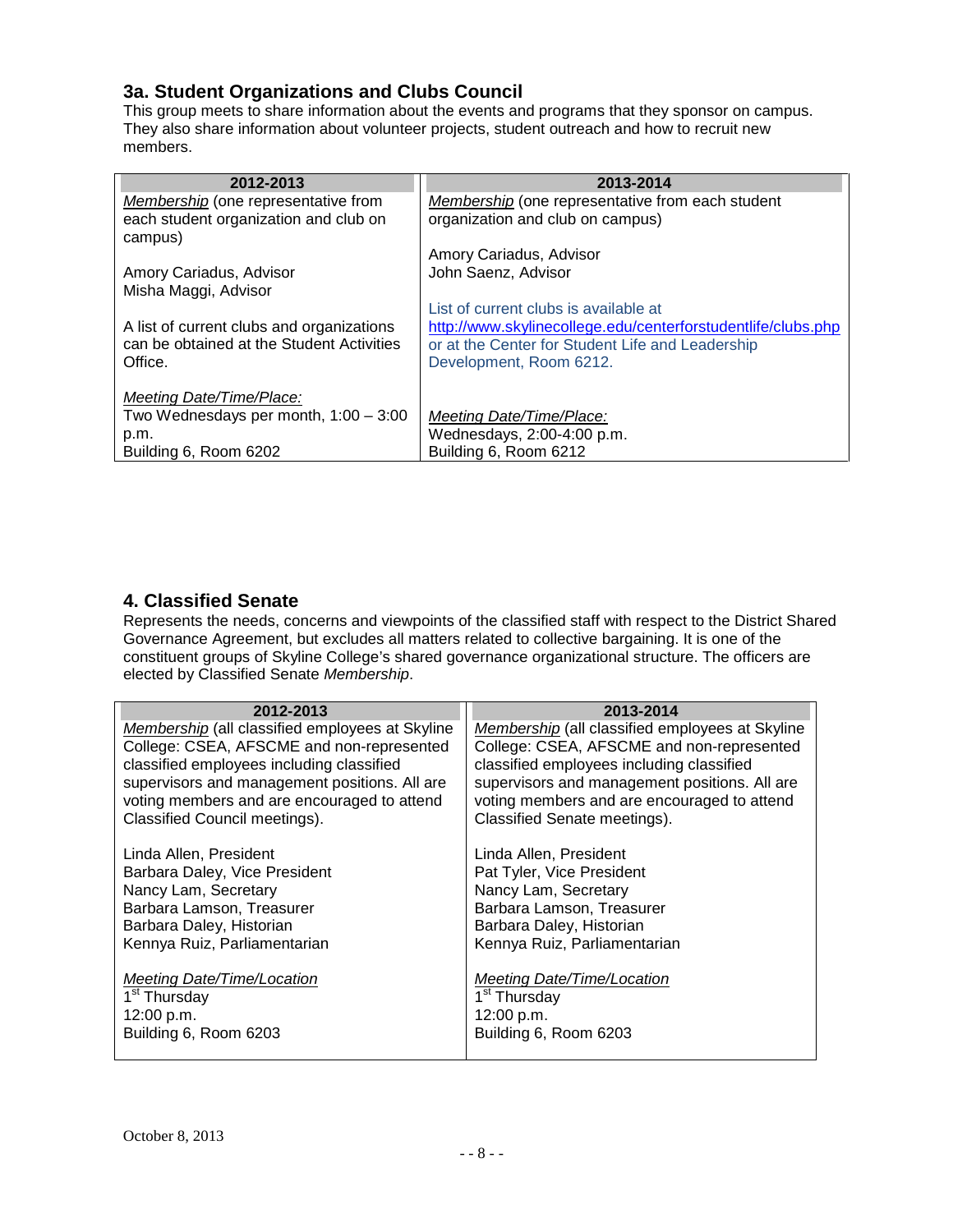## <span id="page-8-0"></span>**5. College Budget Committee**

The Skyline College Budget Committee is the primary budget recommendation group for the College, thereby establishing recommendations to the College administration on College budgetary matters. The Committee is responsible for reviewing the revenues and expenditures of the College.

| 2012-2013                                                  | 2013-2014                                               |
|------------------------------------------------------------|---------------------------------------------------------|
| <b>Membership Members of the College Budget</b>            | <b>Membership Members of the College Budget</b>         |
| Committee (CBC) include the following: the Vice            | Committee (CBC) include the following: the              |
| Presidents of the College, one dean from                   | Vice Presidents of the College, one dean from           |
| instruction, and one dean from student services,           | instruction, and one dean from student                  |
| the Academic Senate President, two faculty                 | services, the Academic Senate President, two            |
| members from each college division including               | faculty members from each college division              |
| student services, appointed by the Academic                | including student services, appointed by the            |
| Senate, three classified staff appointed by the            | Academic Senate, three classified staff                 |
| Classified Council, 2 students appointed by the            | appointed by the Classified Senate, 2 students          |
| ASSC.                                                      | appointed by the ASSC.                                  |
|                                                            |                                                         |
| Eloisa Briones, Director of Business Services,<br>Co-Chair | Eloisa Briones, VP Administrative Services,<br>Co-Chair |
| Leigh Anne Shaw, Academic Senate President,<br>Co-Chair    | Leigh Anne Shaw, Academic Senate<br>President, Co-Chair |
| Joi Blake, VP of Student Services                          | Joi Blake, VP of Student Services                       |
| Eric Brenner, Social Science/Creative Arts                 | Eric Brenner, Social Science/Creative Arts              |
| Carla Campillo, Counseling                                 | Carla Campillo, Counseling                              |
| Nohel Corral, Interim Dean of Counseling                   | Nohel Corral, Interim Dean of Counseling                |
| <b>Rick Escalambre, Business</b>                           | Rick Escalambre, Business                               |
| Kathleen Feinblum, Language Arts                           | Mike Fitzgerald, Kinesiology/Athletics/Dance            |
| Mike Fitzgerald, Kinesiology/Athletics/Dance               | Kathy Fitzpatrick, Classified Rep                       |
| Kathy Fitzpatrick, Classified Rep                          | Andrea Garcia, ASSC Rep                                 |
| Pcyeta Jackson, Classified Rep                             | Chris Gibson, Language Arts                             |
| Barbara Lamson, Classified representative                  | Mary Gutierrez, Dean Language Arts                      |
| Evan Leach, Science/Math/Technology                        | Pcyeta Jackson, Classified Rep                          |
| Joe Morello, Dean, Kinesiology/Athletics/Dance             | Nathan Jones, Language Arts                             |
| John Mosby, Dean, Enrollment Services                      | Barbara Lamson, Classified representative               |
| Sarah Perkins, VP of Instruction                           | Evan Leach, Science/Math/Technology                     |
| Alexander Shkurko, ASSC Rep                                | John Mosby, Dean, Enrollment Services                   |
| Amber Steele, Kinesiology/Athletics/Dance                  | Dino Nomicos, Kinesiology/Athletics/Dance               |
| Linda Whitten, Business rep                                | Sarah Perkins, VP of Instruction                        |
| George Wright, Social Science/Creative Arts                | Jesse Raskin, Social Science/Creative Arts              |
| Soodi Zamani, Science/Math/Technology                      | Linda Whitten, Business rep                             |
|                                                            | Soodi Zamani, Science/Math/Technology                   |
| Nina Floro, AFT Rep, ex officio                            |                                                         |
| Katie Galvin, PRIE, ex officio                             | Nina Floro, AFT Rep, ex officio                         |
| Regina Stanback Stroud, President, ex officio              | Katie Galvin, PRIE, ex officio                          |
| David Ulate, Interim Dean of Planning,                     | Regina Stanback Stroud, President, ex officio           |
| Research and Institutional Effectiveness,<br>ex            | David Ulate, Interim Dean of Planning,                  |
| officio                                                    | Research and Institutional Effectiveness,               |
|                                                            | ex officio                                              |
| <b>Meeting Date/Time/Place</b>                             |                                                         |
| Second and Last Thursday                                   | <b>Meeting Date/Time/Place</b>                          |
| $2:10 - 4:00$ p.m.                                         | Second and Last Thursday                                |
|                                                            | $2:10 - 4:00$ p.m.                                      |
| Building 6, Room 6203                                      |                                                         |
|                                                            | Building 6, Room 6203                                   |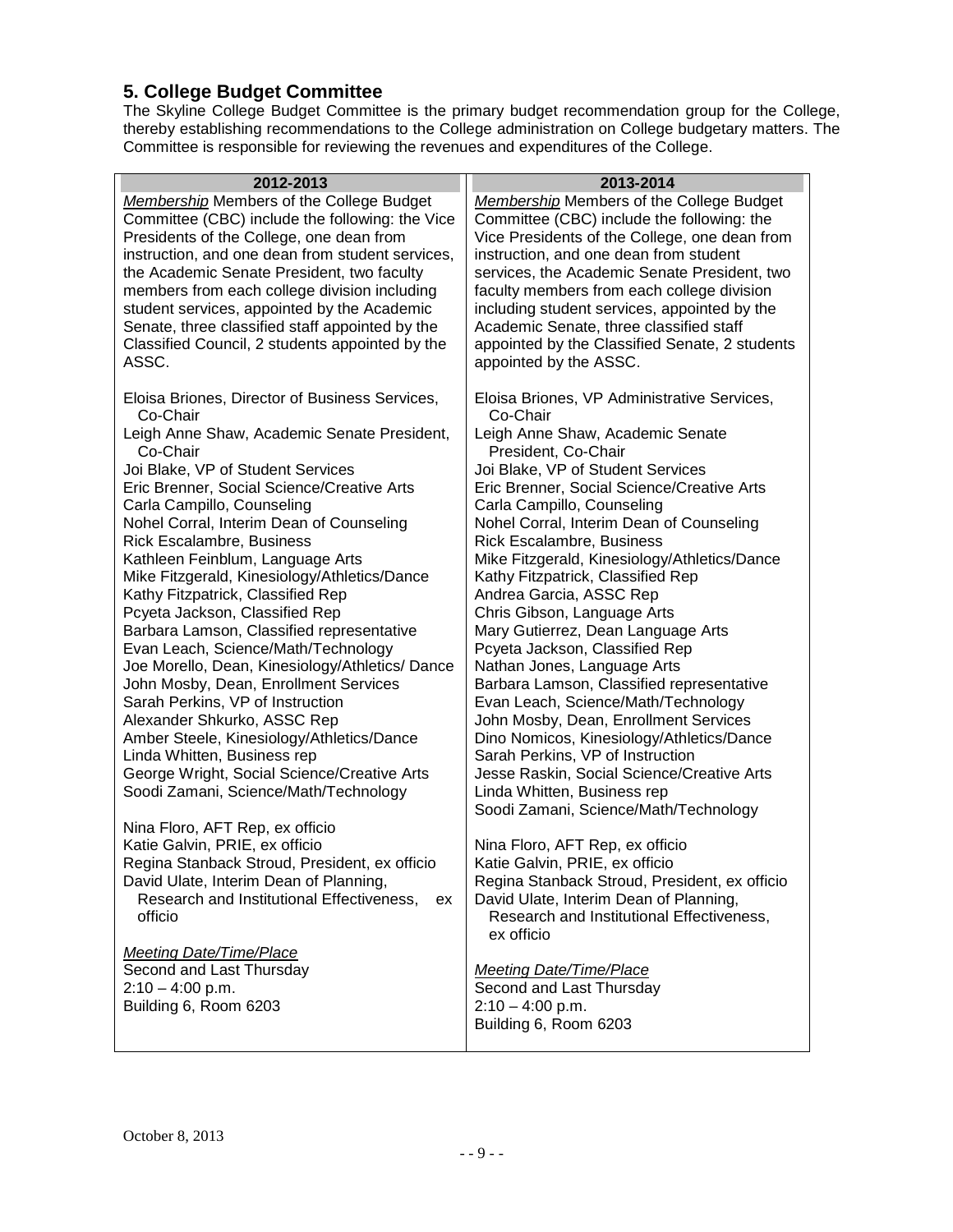#### <span id="page-9-0"></span>**6. College Governance Council**

The College Council is the primary planning and policy formulation group for the College, thereby establishing the charges to other units and committees in accomplishing specific tasks including, but not limited to, the following areas: budget, programs, student equity, accreditation, and program review. The Council is responsible for reviewing the progress and accomplishments of the units and committees. The Council serves as the umbrella shared governance committee for the College and is a major participant in decision making for the College.

| 2012-2013                                                                                                                                                                                                                                                                                                                                                                     | 2013-2014                                                                                                                                                                                                                                                                                                                                                                                                            |
|-------------------------------------------------------------------------------------------------------------------------------------------------------------------------------------------------------------------------------------------------------------------------------------------------------------------------------------------------------------------------------|----------------------------------------------------------------------------------------------------------------------------------------------------------------------------------------------------------------------------------------------------------------------------------------------------------------------------------------------------------------------------------------------------------------------|
| Membership (College President and Vice                                                                                                                                                                                                                                                                                                                                        | Membership (College President and Vice                                                                                                                                                                                                                                                                                                                                                                               |
| Presidents, Academic Senate President and                                                                                                                                                                                                                                                                                                                                     | Presidents, Academic Senate President and                                                                                                                                                                                                                                                                                                                                                                            |
| Vice President, Classified Council President and                                                                                                                                                                                                                                                                                                                              | Vice President, Classified Senate President and                                                                                                                                                                                                                                                                                                                                                                      |
| Vice President, Associated Students President                                                                                                                                                                                                                                                                                                                                 | Vice President, Associated Students President                                                                                                                                                                                                                                                                                                                                                                        |
| and Vice President)                                                                                                                                                                                                                                                                                                                                                           | and Vice President)                                                                                                                                                                                                                                                                                                                                                                                                  |
| Regina Stanback Stroud, President, Chair<br>Joi Blake, VP of Student Services<br>Sarah Perkins, VP of Instruction<br>Leigh Anne Shaw, President, Academic Senate<br>Kate Browne, VP of Academic Senate<br>Linda Allen, President, Classified Council<br>Barbara Daley, VP of Classified Council<br>Jose Luis Sanchez, ASSC President<br>Katelyn Smathers, ASSC Vice President | Regina Stanback Stroud, President, Chair<br>Joi Blake, VP of Student Services<br>Eloisa Briones, VP of Administrative Services<br>Sarah Perkins, VP of Instruction<br>Leigh Anne Shaw, President, Academic Senate<br>Kate Browne, VP of Academic Senate<br>Linda Allen, President, Classified Senate<br>Pat Tyler, VP of Classified Senate<br>Kayla Razavi, ASSC President<br>Pricsilla Sanchez, ASSC Vice President |
| Meeting Date/Time/Place                                                                                                                                                                                                                                                                                                                                                       | Meeting Date/Time/Place                                                                                                                                                                                                                                                                                                                                                                                              |
| Fourth Wednesday                                                                                                                                                                                                                                                                                                                                                              | Fourth Wednesday                                                                                                                                                                                                                                                                                                                                                                                                     |
| $2:10 - 4:00$ p.m.                                                                                                                                                                                                                                                                                                                                                            | $2:10 - 4:00$ p.m.                                                                                                                                                                                                                                                                                                                                                                                                   |
| Building 4, Room 4343                                                                                                                                                                                                                                                                                                                                                         | Building 4, Room 4343                                                                                                                                                                                                                                                                                                                                                                                                |

#### <span id="page-9-1"></span>**7. Full Time Equivalent Faculty Allocation Committee**

The FTEFAC is charged with developing and recommending to the Academic Senate for endorsement and to the College President for approval, a prioritized list of strategic allocations of Full Time Equivalent Faculty *(*FTEF) in order for the college to meet its mission of serving the educational needs of the community.

| 2012-2013                                  | 2013-2014                                  |
|--------------------------------------------|--------------------------------------------|
| Membership                                 | Membership                                 |
| Sarah Perkins, VP Instruction, Chair       | Sarah Perkins, VP Instruction, Chair       |
| Sita Motipara, Business                    | Ray Hernandez, Dean SMT                    |
| Dino Nomicos, Kinesiology/Athletics/Dance  | Sita Motipara, Business                    |
| Virginia Padron, Counseling                | Dino Nomicos, Kinesiology/Athletics/Dance  |
| Masao Suzuki, Social Science/Creative Arts | Virginia Padron, Counseling                |
| Phyllis Taylor, Language Arts              | Masao Suzuki, Social Science/Creative Arts |
| Tadashi Tsuchida, Science/Math/Technology  | Phyllis Taylor, Language Arts              |
| Don Carlson, Dean of Business              | Tadashi Tsuchida, Science/Math/Technology  |
|                                            |                                            |
| Eloisa Briones, College Business Officer   |                                            |
| (Resource)                                 |                                            |
|                                            | Eloisa Briones, VP Administrative Services |
| Meeting Date/Time/Place                    | (Resource)                                 |
| As needed                                  |                                            |
|                                            | Meeting Date/Time/Place                    |
|                                            | As needed                                  |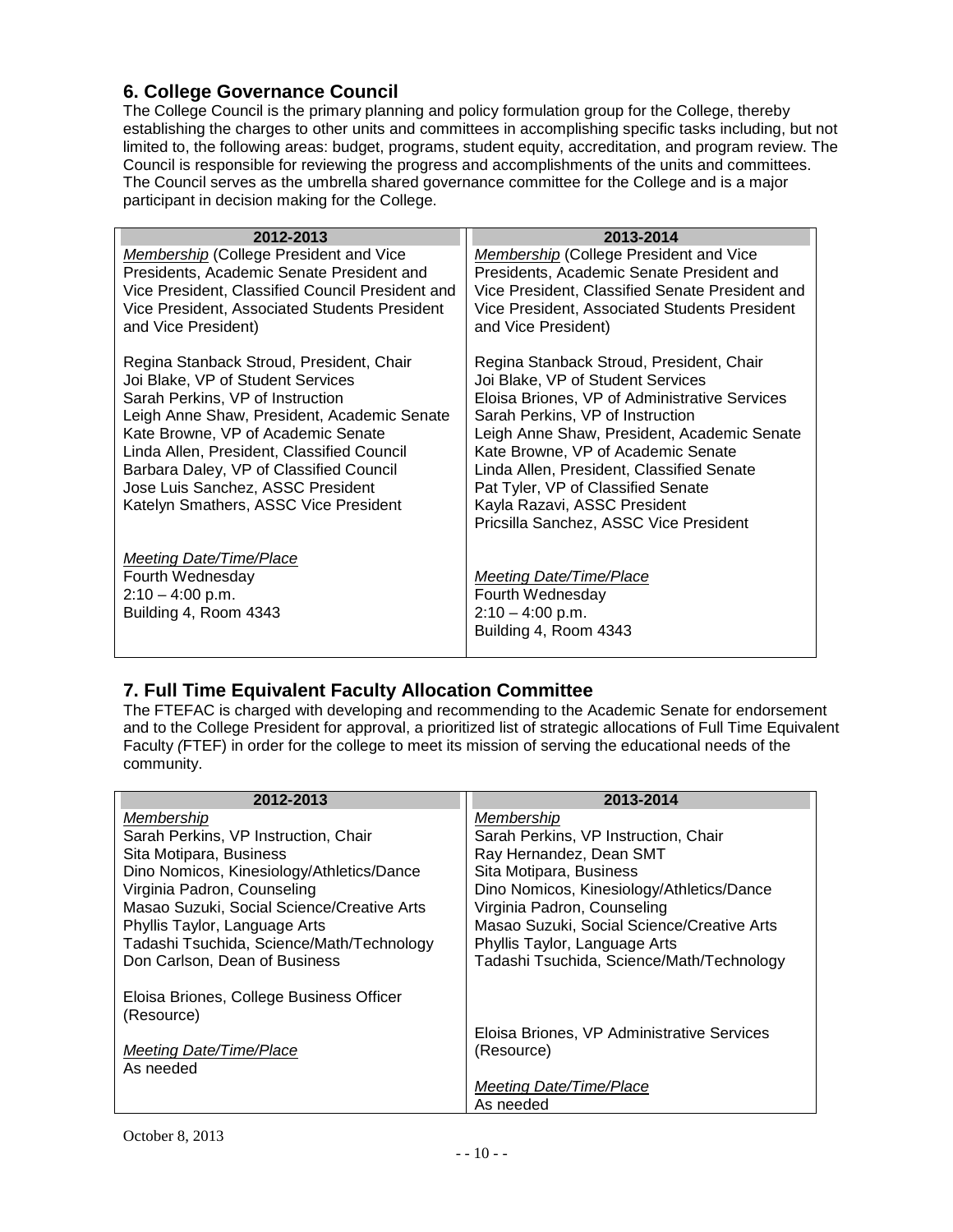#### <span id="page-10-0"></span>**8. Health and Safety Committee**

The Health and Safety Committee promotes a healthful and safe environment for staff and students, educating and training personnel in safe work practice. The committee conducts safety inspections and recommends corrective action to the College. The Committee is charged under CSEA contract (article 13. 13.6) to meet at least quarterly. A district Safety Management Committee will meet at least twice each fiscal year. The committee is to include two representatives appointed by CSEA.

| 2012-2013                                       | 2013-2014                                  |
|-------------------------------------------------|--------------------------------------------|
| Membership                                      | Membership                                 |
| Rob Dean, Chief Public Safety, Co-Chair         | Rob Dean, Chief Public Safety, Co-Chair    |
| John Mosby, Enrollment Services, Co-Chair       | John Mosby, Enrollment Services, Co-Chair  |
| Jeff Acidera, Counseling                        |                                            |
| Sharon Bartels, Health Services                 | Jeff Acidera, Counseling                   |
| Joi Blake, VP Student Services                  | ljaz Ahmed, SMT Rep                        |
| George Buckingham, Social Science/Creative      | Sharon Bartels, Health Services            |
| Arts                                            | Joi Blake, VP Student Services             |
| Patricia Carter, Classified rep                 | Kevin Chak, Bookstore                      |
| Kevin Chak, Bookstore                           | Andy Chan, ASSC                            |
| <b>Brian Daniel, SMT</b>                        | <b>Brian Daniel, SMT</b>                   |
| Donna Elliott, Health Center                    | John Doctor, Facilities Operations Manager |
| Alice Erskine, Science/Math/Technology          | Donna Elliott, Health Center               |
| Golda Gacutan, VP Student Services              | Alice Erskine, Science/Math/Technology     |
| Sandra Hatzistratis, P.E./Athletics             | Golda Margate, VP Student Services         |
| Richard Inokuchi, Facilities Operations Manager | Sandra Hatzistratis, P.E./Athletics        |
| Fermin Irigoyen, Language Arts                  | Fermin Irigoyen, Language Arts             |
| Nancy Lam, Business                             | Kylin Johnson, SMT Rep                     |
| Seini Mateialona, Facilities                    | Nancy Lam, Business                        |
| Vincent Meschi, ASSC Rep                        | Johannes Masare, SS/CA Rep                 |
| Joe Morello, Dean, P.E./Athletics               | Melissa Michelitsch, SMT Rep               |
| Cherie Napier, Marketing, PIO                   | Joe Morello, Dean, P.E./Athletics          |
| Lori Slicton, Social Science/Creative Arts      | Cherie Napier, Marketing, PIO              |
| Tina Watts, Child Development Center            | Alejandra Padilla, ASSC Rep                |
|                                                 | Tina Watts, Business Rep                   |
| <b>Meeting Date/Time/Place</b>                  |                                            |
| <b>Third Tuesday</b>                            | <b>Meeting Date/Time/Place</b>             |
| $1:00 - 3:00$ p.m.                              | <b>Third Tuesday</b>                       |
| Location to be determined                       | $1:00 - 3:00$ p.m.                         |
|                                                 | Location to be determined                  |
|                                                 |                                            |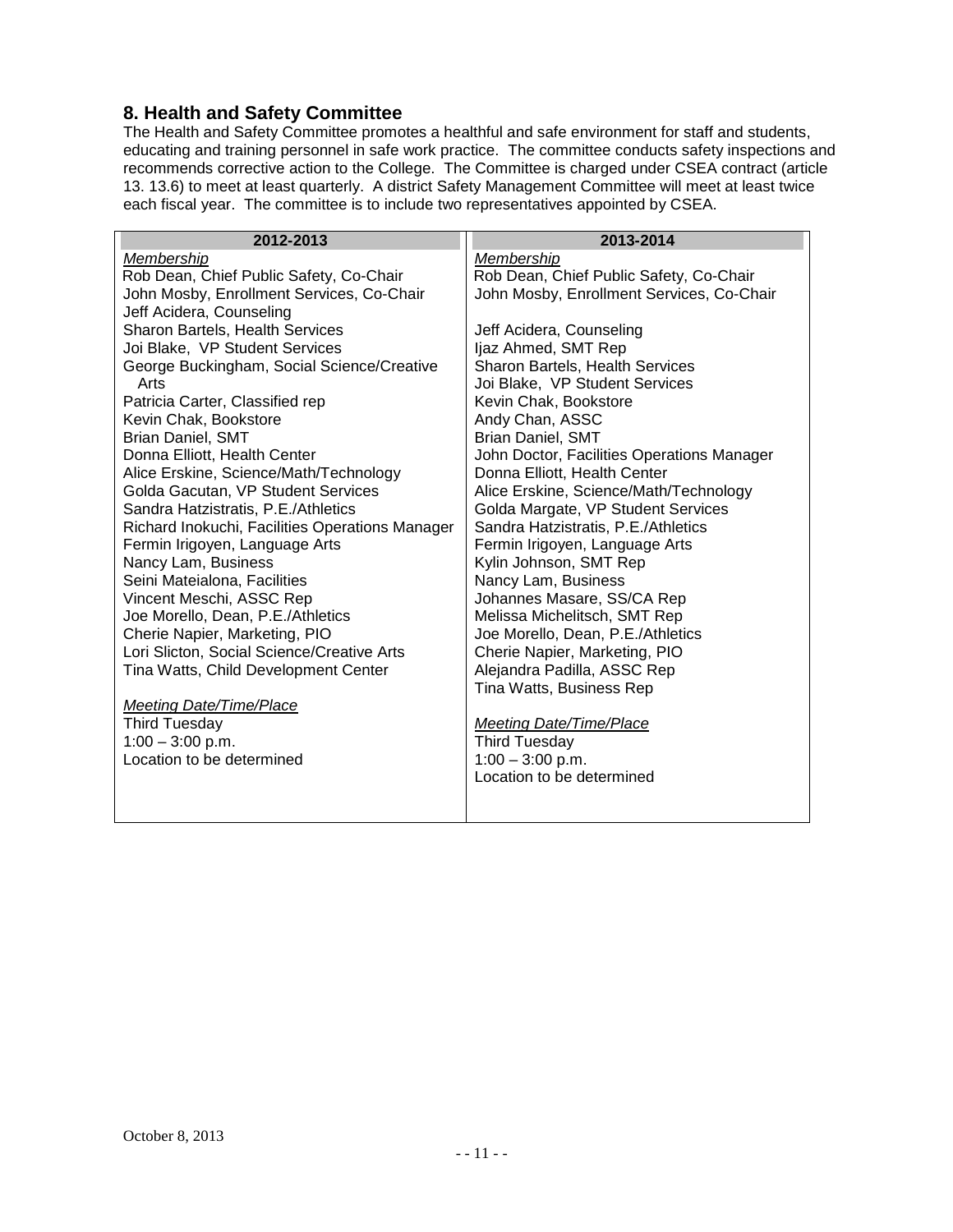#### <span id="page-11-0"></span>**9. Institutional Planning Committee**

The Institutional Planning Committee was created by the College Council in September 2003 and is governed by charter and By-Laws of the College Council. The task of the IPC is to formulate and recommend to the College Council a plan for the IPC as a standing committee and implementation timeline for the integration of the IPC into the governance structure of the College. The IPC will be the primary body responsible to coordinate, communicate and integrate College-wide planning at Skyline.

| 2012-2013                                                                    | 2013-2014                                                                 |
|------------------------------------------------------------------------------|---------------------------------------------------------------------------|
| Membership (President and Vice Presidents,                                   | Membership (President and Vice Presidents,                                |
| Director of Planning, Research, and Student                                  | Director of Planning, Research, and                                       |
| Success, representatives appointed by                                        | Institutional Efffectivenss, representatives                              |
| constituent groups: Academic Senate, Classified                              | appointed by constituent groups: Academic                                 |
| Council, Management and ASSC)                                                | Senate, Classified Senate, Management and<br>ASSC)                        |
| David Ulate, Chair, Interim Dean of Planning,                                |                                                                           |
| Research, and Institutional Effectiveness                                    | David Ulate, Chair, Interim Dean of Planning,                             |
| Joi Blake, VP of Student Services                                            | Research, and Institutional Effectiveness                                 |
| Eloisa Briones, College Business Officer                                     | Joi Blake, VP of Student Services                                         |
| Amory Cariadus, Coordinator, Student Activities                              | Eloisa Briones, VP Administrative Services                                |
| Stephen Fredricks, Science/Math/Technology<br>Katie Galvin, Research Analyst | Amory Cariadus, Coordinator, Student<br>Activities                        |
| Alex Hernandez, ASSC                                                         | Kathleen Feinblum, Language Arts                                          |
| Ray Hernandez, Dean SMT                                                      | Stephen Fredricks, Science/Math/Technology                                |
| Tom Hewitt, Director, Library Services                                       | Katie Galvin, Research Analyst                                            |
| Bob McCoy, Social Science/Creative Arts                                      | Andrea Garcia, ASSC Rep                                                   |
| John Mosby, Dean, Enrollment Services                                        | Ray Hernandez, Dean SMT                                                   |
| Sarah Perkins, VP of Instruction                                             | Tom Hewitt, Director, Library Services                                    |
| Justin Piergrossi, Kinesiology/Athletics/Dance                               | Bob McCoy, Social Science/Creative Arts                                   |
| Pricsilla Sanchez, ASSC Rep                                                  | John Mosby, Dean, Enrollment Services                                     |
| Leigh Anne Shaw, Academic Senate                                             | Ally Nuschy, Business                                                     |
| Regina Stanback Stroud, President                                            | Sarah Perkins, VP of Instruction                                          |
| William Watson, Director, Sparkpoint                                         | Justin Piergrossi, Kinesiology/Athletics/Dance                            |
| Janet Weber, Classified Rep                                                  | Suzanne Poma, Counseling Rep                                              |
| Karen Wong, Language Arts                                                    | Pricsilla Sanchez, ASSC Rep                                               |
|                                                                              | Leigh Anne Shaw, Academic Senate                                          |
| Counseling rep: open                                                         | Regina Stanback Stroud, President<br>William Watson, Director, Sparkpoint |
| <b>Meeting Date/Time/Place</b>                                               | Janet Weber, Classified Rep                                               |
| 2 <sup>nd</sup> Wednesday                                                    | Linda Whitten, Business                                                   |
| $2:10 - 3:40$ p.m.                                                           | Karen Wong, Language Arts                                                 |
| Building 4, Room 4343                                                        |                                                                           |
|                                                                              |                                                                           |
|                                                                              | <b>Meeting Date/Time/Place</b>                                            |
|                                                                              | $2nd$ Wednesday                                                           |
|                                                                              | $2:10 - 3:40$ p.m.                                                        |
|                                                                              | Building 4, Room 4343                                                     |
|                                                                              |                                                                           |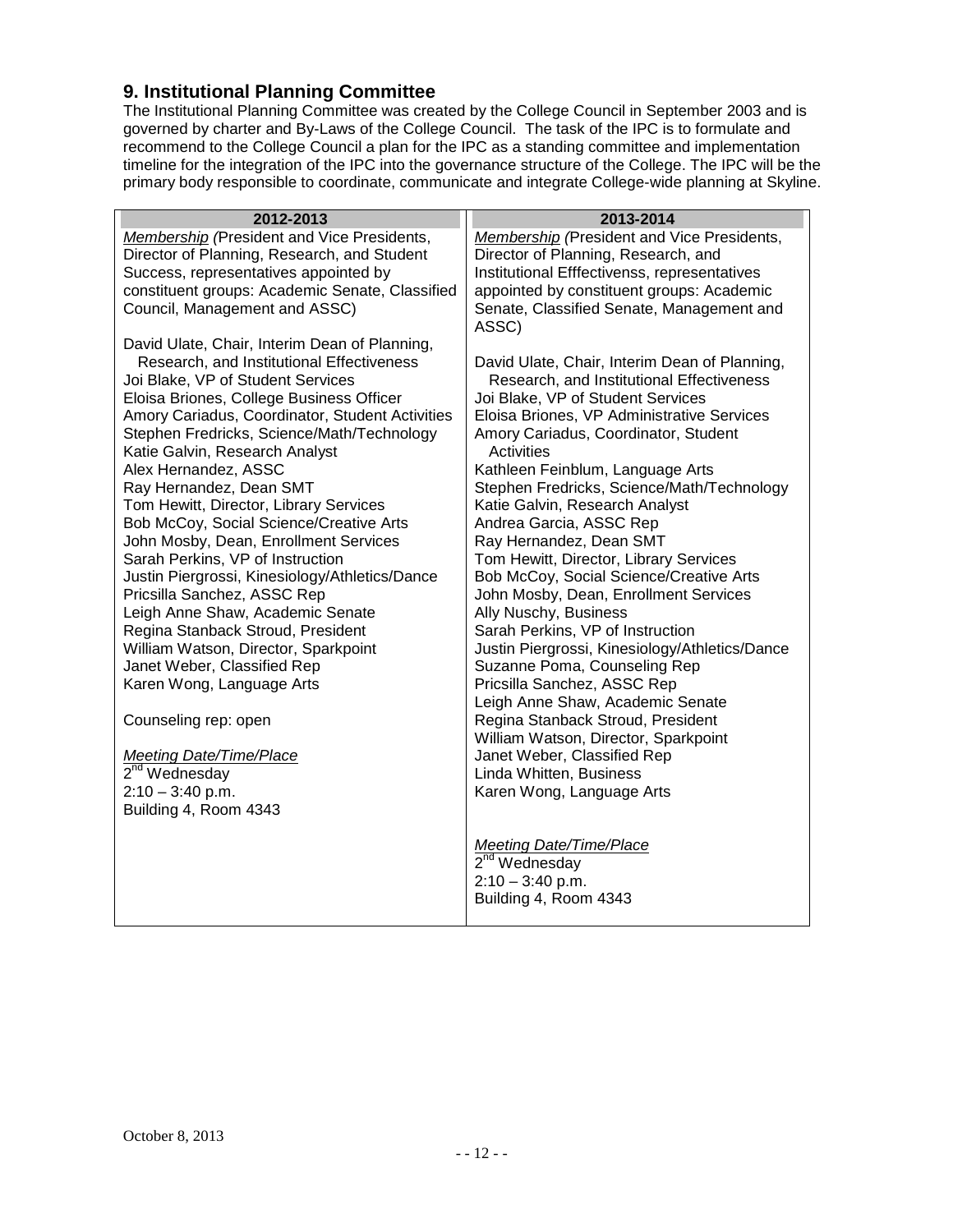# <span id="page-12-0"></span>**10. Professional Development Committee**

Evaluates and makes recommendations for funding faculty proposals for long-term and short-term professional development projects.

| 2012-2013                                                                                                                                                                                                                                                                               | 2013-2014                                                                                                                                                                                                                                                                                                      |
|-----------------------------------------------------------------------------------------------------------------------------------------------------------------------------------------------------------------------------------------------------------------------------------------|----------------------------------------------------------------------------------------------------------------------------------------------------------------------------------------------------------------------------------------------------------------------------------------------------------------|
| Membership<br>(The Professional Development Committee on<br>each campus shall consist of three AFT<br>appointed faculty members, one Academic<br>Senate appointed representative and two<br>administrators)                                                                             | Membership<br>(The Professional Development Committee on<br>each campus shall consist of three AFT<br>appointed faculty members, one Academic<br>Senate appointed representative and two<br>administrators)                                                                                                    |
| Rick Hough, Science/Math/Technology, Chair<br>Don Carlson, Business<br>Joyce Lee, Counseling<br>Joe Morello, P.E./Athletics/Dance<br>Claire Muller-Mosley, Business<br>Phyllis Taylor, Language Arts/Learning<br>Resources<br><b>Meeting Date/Time/Place</b><br>Meetings held as needed | Rick Hough, Science/Math/Technology, Chair<br>Laurie Biagi, Business Rep<br>Don Carlson, Business<br>Joyce Lee, Counseling<br>Joe Morello, P.E./Athletics/Dance<br>Claire Muller-Mosley, Business<br>Phyllis Taylor, Language Arts/Learning<br>Resources<br>Meeting Date/Time/Place<br>Meetings held as needed |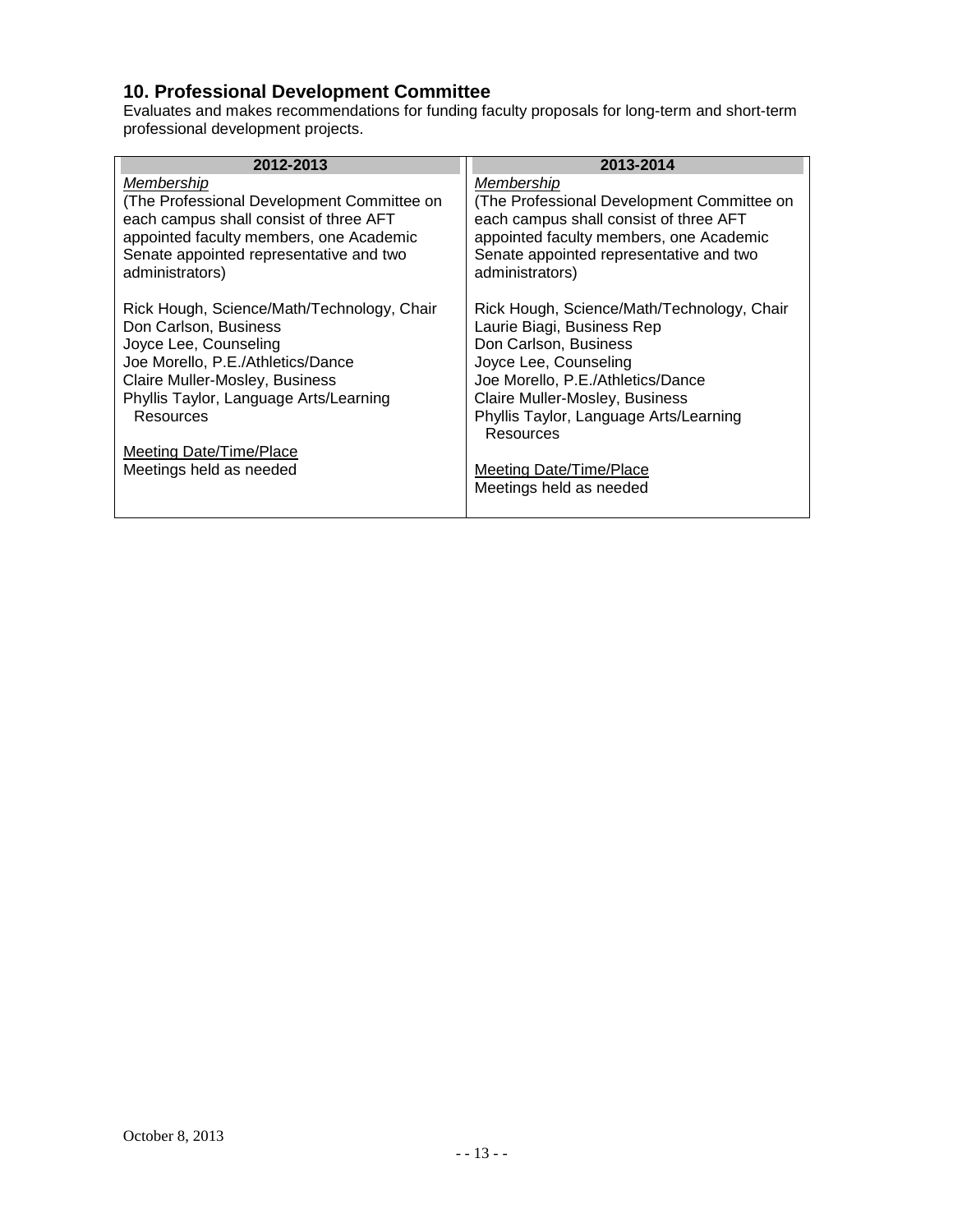#### <span id="page-13-0"></span>**11. Professional Enrichment and Development Advisory Committee (PEDAC)**

PEDAC is charged with serving as an overarching professional development committee to (a) assess professional enrichment and development needs for all categories of staff consistent with Skyline College's mission and based on identified teaching, learning and service needs; (b) make recommendations regarding an institutional professional development plan that meets the need of all personnel; (c) develop a systematic evaluation process for professional development programs that includes all classifications of employee and all professional development related activities; (d) recommending flex calendar activities in response to assessed needs; and (e) recommending funding for submitted proposals for professional development resourced by new state professional development funds; (f) establish a one-stop professional development information resource center. PEDAC should meet 2-4 times per year and be comprised of:

| 2012-2013                                      | 2013-2014                                    |
|------------------------------------------------|----------------------------------------------|
| <u>Membership</u>                              | <u>Membership</u>                            |
| Nina Floro, Chair, College Faculty/Staff       | Nina Floro, Chair, College Faculty/Staff     |
| <b>Professional Development Coordinator</b>    | Professional Development Coordinator         |
| Donna Bestock, Administrative Development      | Donna Bestock, Administrative Development    |
| Representative                                 | Representative                               |
| Laurie Biagi, designee of the Professional     | Laurie Biagi, designee of the Professional   |
| <b>Development Committee</b>                   | <b>Development Committee</b>                 |
| Melissa Komadina, Academic Senate              | Zachary Bruno, Chair of the Professional     |
| Representative                                 | <b>Personnel Committee</b>                   |
| Sherrie Prasad, College Liaison for District   | Andy Chan, ASSC Rep                          |
| <b>Classified Professional Development</b>     | Barbara Daley, Classified Senate Rep         |
| Phyllis Taylor, Academic Senate Representative | Melissa Komadina, Academic Senate            |
| Arthur Takayama, Chair of the Professional     | Representative                               |
| <b>Personnel Committee</b>                     | Sherrie Prasad, College Liaison for District |
| Wendy Smith, Classified Council Representative | <b>Classified Professional Development</b>   |
| Student Rep to be appointed                    | Karla Ruiz, ASSC Rep                         |
|                                                | Phyllis Taylor, Language Arts                |
| <b>Meeting Date/Time/Place</b>                 |                                              |
| Meets 2-4 times per year - TBA                 | Vacant, ASSC                                 |
|                                                |                                              |
|                                                | Meeting Date/Time/Place                      |
|                                                | Meets 2-4 times per year - TBA               |
|                                                |                                              |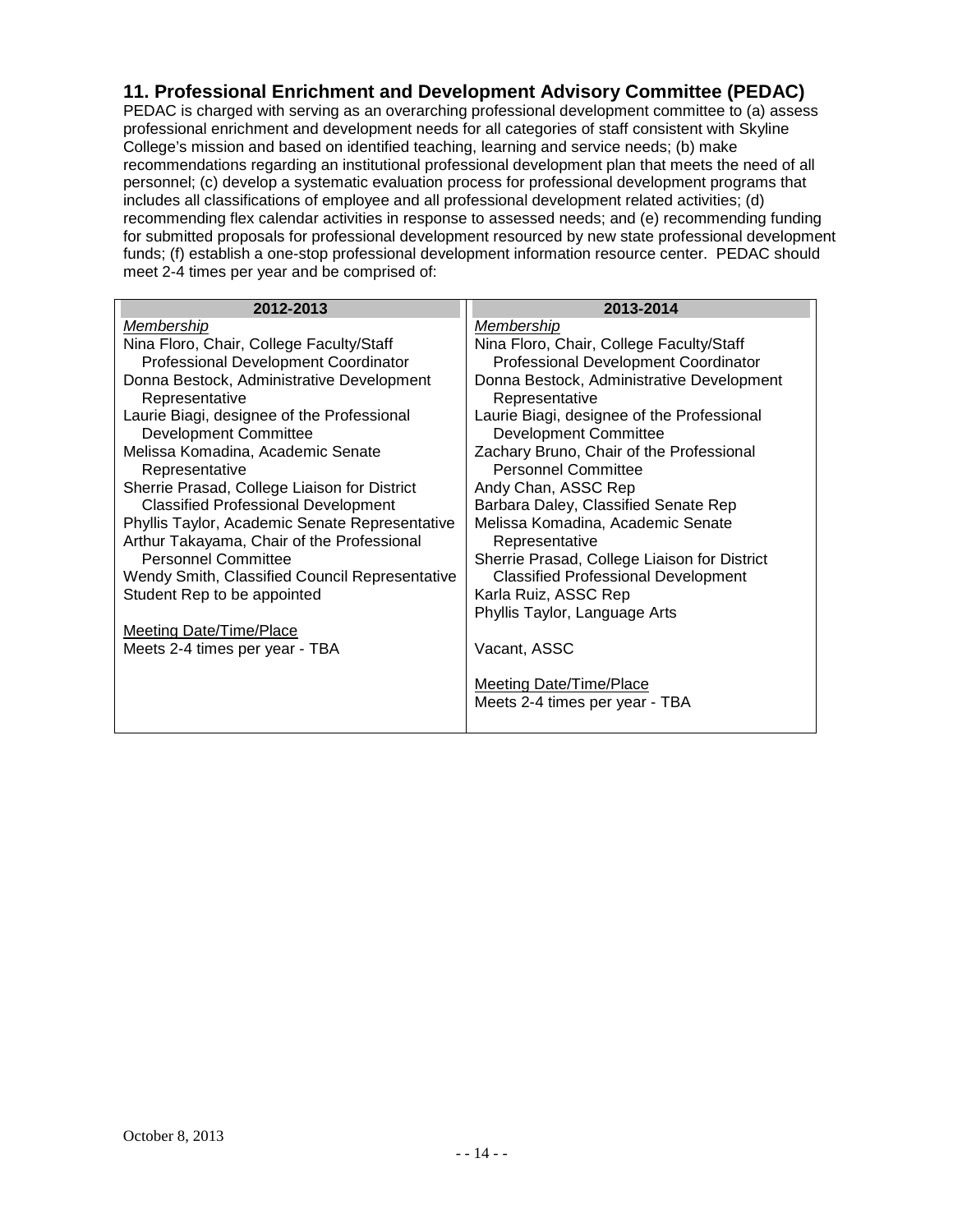#### <span id="page-14-0"></span>**12. SEEED/Student Equity Committees**

Beginning with the 2010-11 academic year, the SEEED and Student Equity Committees will be combined. The committee charge is undergoing revision.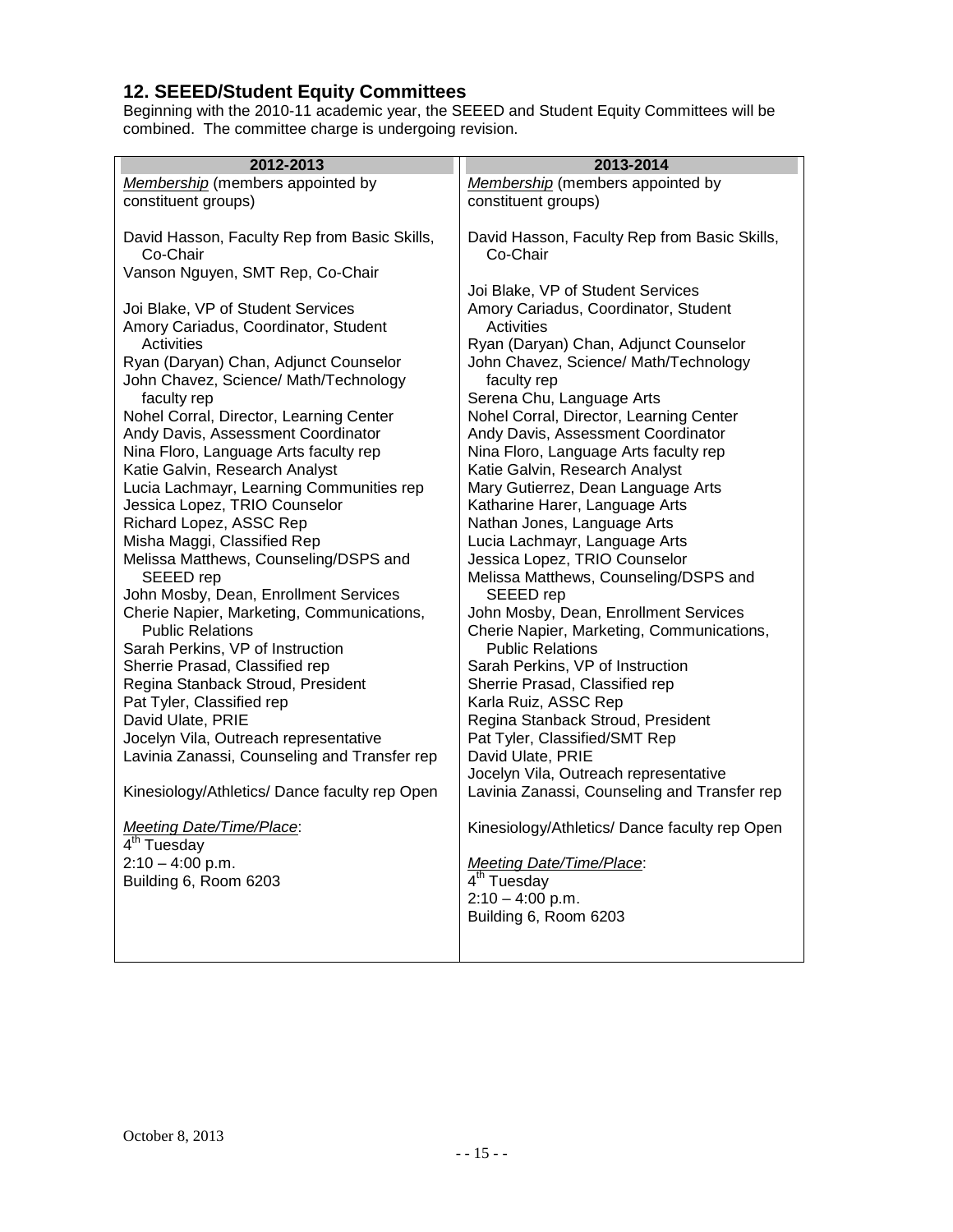# <span id="page-15-0"></span>**13. Technology Advisory Committee**

Serves as a viable forum through which faculty, staff and administrators discuss, plan and implement ideas and strategies that will best utilize advances in technology to enhance instruction, student support services and administrative services as the College moves into the 21 $^{\rm st}$  century.

| 2012-2013                                                                          | 2013-2014                                                                                 |
|------------------------------------------------------------------------------------|-------------------------------------------------------------------------------------------|
| Membership (interested faculty, staff and                                          | Membership (interested faculty, staff and                                                 |
| administrators)                                                                    | administrators)                                                                           |
|                                                                                    |                                                                                           |
| Tom Broxholm, Business faculty rep                                                 | Tom Broxholm, Business rep                                                                |
| Don Carlson, Dean of Business                                                      | Alma Cervantes, Business faculty rep                                                      |
| Alma Cervantes, Business faculty rep                                               | Kevin Chak, Bookstore                                                                     |
| Kevin Chak, Bookstore                                                              | <b>Bridget Fischer, Social Science/Creative Arts</b>                                      |
| <b>Bridget Fischer, Social Science/Creative Arts</b>                               | faculty rep                                                                               |
| faculty rep                                                                        | Rich Golz, District rep                                                                   |
| Rich Golz, District rep                                                            | Nicole Harris, ASSC Rep                                                                   |
| Ray Hernandez, Dean of Science/Math/                                               | David Hasson, SMT Rep                                                                     |
| Technology                                                                         | Ray Hernandez, Dean of Science/Math/                                                      |
| Judith Lariviere, Counseling, Student Services                                     | Technology                                                                                |
| John Mosby, Dean of Enrollment Services<br>Cindy Moss, Science/Math/Technology rep | Judith Lariviere, Counseling, Student Services<br>John Mosby, Dean of Enrollment Services |
| Garry Nicol, Language Arts faculty rep                                             | Cindy Moss, Science/Math/Technology rep                                                   |
| Sarah Perkins, Vice President, Instruction                                         | Garry Nicol, Language Arts faculty rep                                                    |
| Jim Petromilli, District rep                                                       | Jude Navari, SS/CA Rep                                                                    |
| Alexander Shkurko, ASSC Rep                                                        | Sarah Perkins, Vice President, Instruction                                                |
| Chris Weidman, Classified rep                                                      | Jim Petromilli, District rep                                                              |
|                                                                                    | Chris Weidman, Classified rep                                                             |
|                                                                                    | Hellen Zhang, Business Rep                                                                |
| <b>Meeting Date/Time/Place:</b>                                                    |                                                                                           |
| 1 <sup>st</sup> Tuesday at 1:30 p.m.                                               |                                                                                           |
| Location: Building 4, 3 <sup>rd</sup> Floor, Room 4343                             | <b>Meeting Date/Time/Place:</b>                                                           |
|                                                                                    | 1 <sup>st</sup> Tuesday at 1:30 p.m.                                                      |
|                                                                                    | Location: Building $4, 3^{rd}$ Floor, Room 4343                                           |
|                                                                                    |                                                                                           |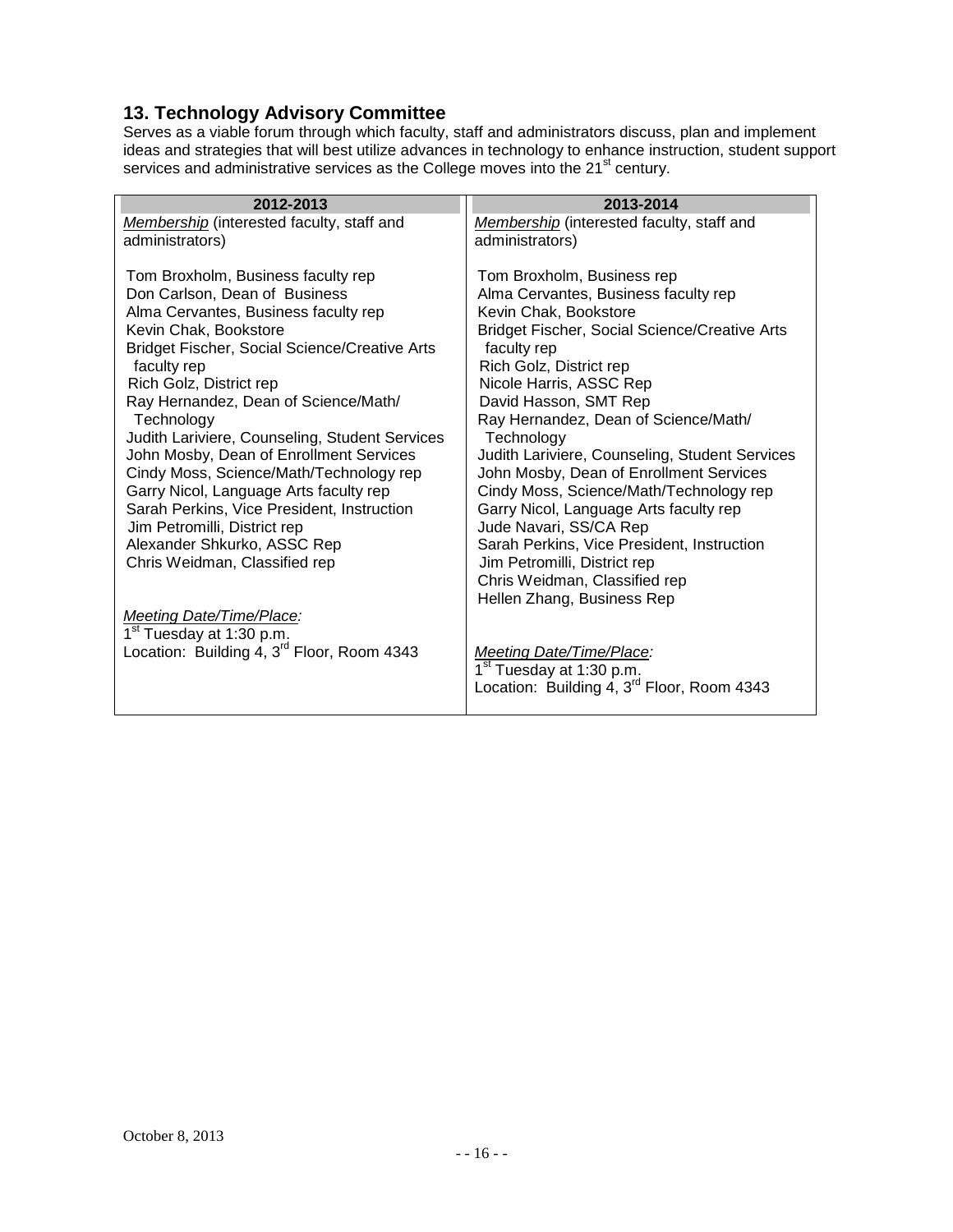# **TASK FORCES**

#### <span id="page-16-0"></span>**1. Art on Campus Committee**

The Art on Campus Committee is charged with developing and reviewing proposals for acquisition of art works for both indoor and outdoor display at Skyline College that are appropriate to the mission of the college, broadly interpreted, and express the college's commitment to access and respect for all, regardless of "level of preparation, socio-economic status, cultural, religious, or ethnic background, or disability." The committee will make recommendations to the College President. The committee shall consist of at least one representative each from administration, faculty, staff, and students. Members shall include representatives from the art department, the budget office and facilities. Members shall serve in staggered three-year terms (except student representatives) and may be reappointed.

| 2012-2013                                 | 2013-2014                                  |
|-------------------------------------------|--------------------------------------------|
| <b>Membership</b> (representatives from   | <b>Membership</b> (representatives from    |
| management, faculty, staff, and students) | management, faculty, staff, and students)  |
| Donna Bestock, Co-Chair, Management       | Donna Bestock, Co-Chair, Management        |
| Paul Bridenbaugh, Co-Chair, Faculty       | Paul Bridenbaugh, Co-Chair, Faculty        |
| Eloisa Briones, Management                | Eloisa Briones, VP Administrative Services |
| Valerie Fernandez, ASSC Rep               | Charlene DeLuna, ASSC Rep                  |
| <b>Bridget Fischer, Faculty</b>           | <b>Bridget Fischer, Faculty</b>            |
| Kathy Fitzpatrick, Classified             | Kathy Fitzpatrick, Classified              |
| Judy Lariviere, faculty                   | Katharine Harer, Language Arts             |
| Sue Lorenzo, Registrar                    | Judy Lariviere, faculty                    |
| Ellen Lowenstein, Faculty                 | Sue Lorenzo, Registrar                     |
| Justin Piergrossi, Faculty                | Ellen Lowenstein, Faculty                  |
| Kayla Razaui, ASSC Rep                    | Mark Pacis, ASSC Rep                       |
| <b>Tiffany Schmierer, Faculty</b>         | Justin Piergrossi, Faculty                 |
| Arthur Takayama, Faculty                  | <b>Tiffany Schmierer, Faculty</b>          |
|                                           | Arthur Takayama, Faculty                   |
| Meeting Date/Time/Location                |                                            |
| To be Determined                          | Meeting Date/Time/Location                 |
|                                           | To be Determined                           |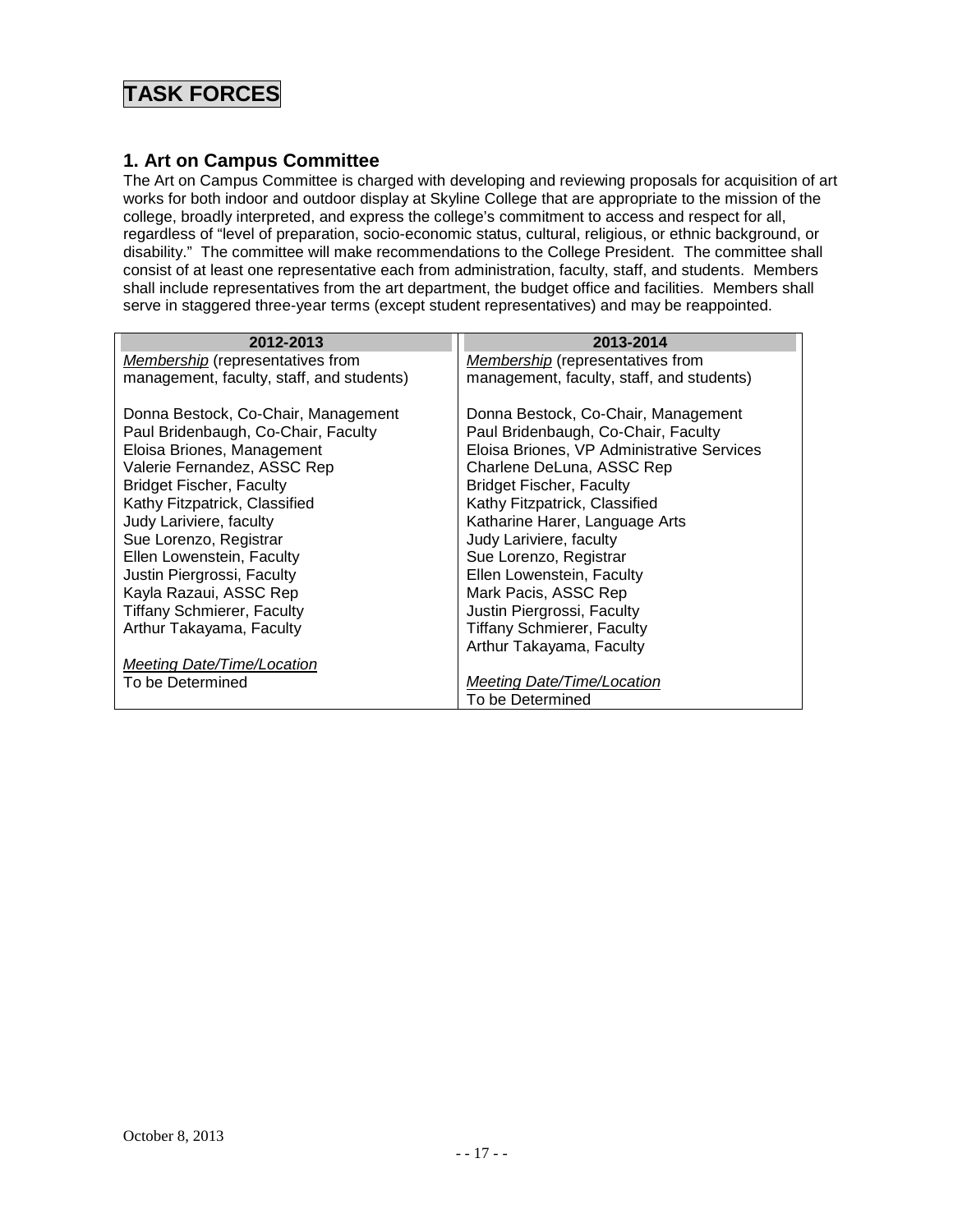#### <span id="page-17-0"></span>**2. Student Learning Outcomes Assessment Cycle (SLOAC) Steering Committee**

Consisting of primarily instructional faculty but also including administrators and student services faculty/staff, the SLOAC Steering Committee is charged with creating an infrastructure with which to implement the SLOAC initiative in a meaningful manner, and developing their own expertise by way of training and independent research in order to provide support for members of the campus community.

| 2012-2013                                                            | 2013-2014                                                                 |
|----------------------------------------------------------------------|---------------------------------------------------------------------------|
| Membership (SLOAC Coordinator (.40                                   | <b>Membership (SLOAC Coordinator (.40</b>                                 |
| reassigned time for a faculty member who                             | reassigned time for a faculty member who                                  |
| reports to the VP of Instruction); Dean of                           | reports to the VP of Instruction); Dean of                                |
| Research, Planning and Institutional                                 | Research, Planning and Institutional                                      |
| Effectiveness; Curriculum Committee Chair;                           | Effectiveness; Curriculum Committee Chair;                                |
| minimum of two representatives per division;                         | minimum of two representatives per division; and                          |
| and one Administrator.                                               | one Administrator.                                                        |
|                                                                      |                                                                           |
| Karen Wong, SLOAC Chair, Language Arts<br>rep                        | Karen Wong, SLOAC Chair, Language Arts rep                                |
|                                                                      | Linda Aldridge, Business Rep                                              |
| Steve Aurilio, Social Science/Creative Arts                          | Steve Aurilio, SS/CA Rep                                                  |
| Michael Bishow, Language Arts                                        | Michael Bishow, Language Arts                                             |
| Luciana Castro, Language Arts                                        | Tammy Calderon, Business Rep                                              |
| Lorraine DeMello, Counseling                                         | Charlene DeLuna, ASSC Rep                                                 |
| Alice Erskine Science/Math/Technology                                | Lorraine DeMello, Counseling                                              |
| Jacquie Escobar, Counseling                                          | Alice Erskine Science/Math/Technology                                     |
| Jan Fosberg, Kinesiology/Athletics /Dance                            | Jacquie Escobar, Counseling                                               |
| Chris Gibson, English/Reading                                        | Jan Fosberg, KAD Rep.                                                     |
| Rick Hough, Science/Math/Technology                                  | Rick Hough, Science/Math/Technology                                       |
| Nick Kapp, Curriculum Committee Chair and                            | Nick Kapp, Curriculum Committee Chair and                                 |
| Science/Math/Technology rep                                          | Science/Math/Technology rep                                               |
| Melissa Komadina, Counseling, Student                                | Melissa Komadina, Counseling, Student Services                            |
| Services                                                             | Lucia Lachmayr, Language Arts                                             |
| Lucia Lachmayr, Language Arts                                        | Jude Navari, SS/CA                                                        |
| Jude Navari, Social Science/Creative Arts<br>Regina Pelayo, Business | Regina Pelayo, Business<br>Sarah Perkins, Vice President of Instruction,, |
| Sarah Perkins, Vice President of Instruction,,                       | Administrator                                                             |
| Administrator                                                        | Jesse Raskin, SS/CA Rep                                                   |
| <b>Christine Roumbanis, Business</b>                                 | <b>Christine Roumbanis, Business</b>                                      |
| Sarita Santos, Business                                              | Sarita Santos, Business                                                   |
| Arthur Takayama, Social Science/Creative                             | Arthur Takayama, SS/CA Rep.                                               |
| Arts                                                                 | David Ulate, Interim Dean of Research, Planning                           |
| David Ulate, Interim Dean of Research,                               | and Institutional Effectiveness                                           |
| Planning and Institutional Effectiveness                             | Alison Winston, Language Arts                                             |
| Dennis Wolbers, Library, Social Science/                             | Dennis Wolbers, Library and SS/CA Rep                                     |
| <b>Creative Arts</b>                                                 |                                                                           |
|                                                                      |                                                                           |
|                                                                      |                                                                           |
| <b>Meeting Date/Time/Location</b>                                    | <b>Meeting Date/Time/Location</b>                                         |
| 4 <sup>th</sup> Mondays of the month                                 | 4 <sup>th</sup> Mondays of the month                                      |
| $2:00 - 4:00$ p.m.                                                   | $2:00 - 4:00$ p.m.                                                        |
| Building 6, Room 6203                                                | Building 6, Room 6203                                                     |
|                                                                      |                                                                           |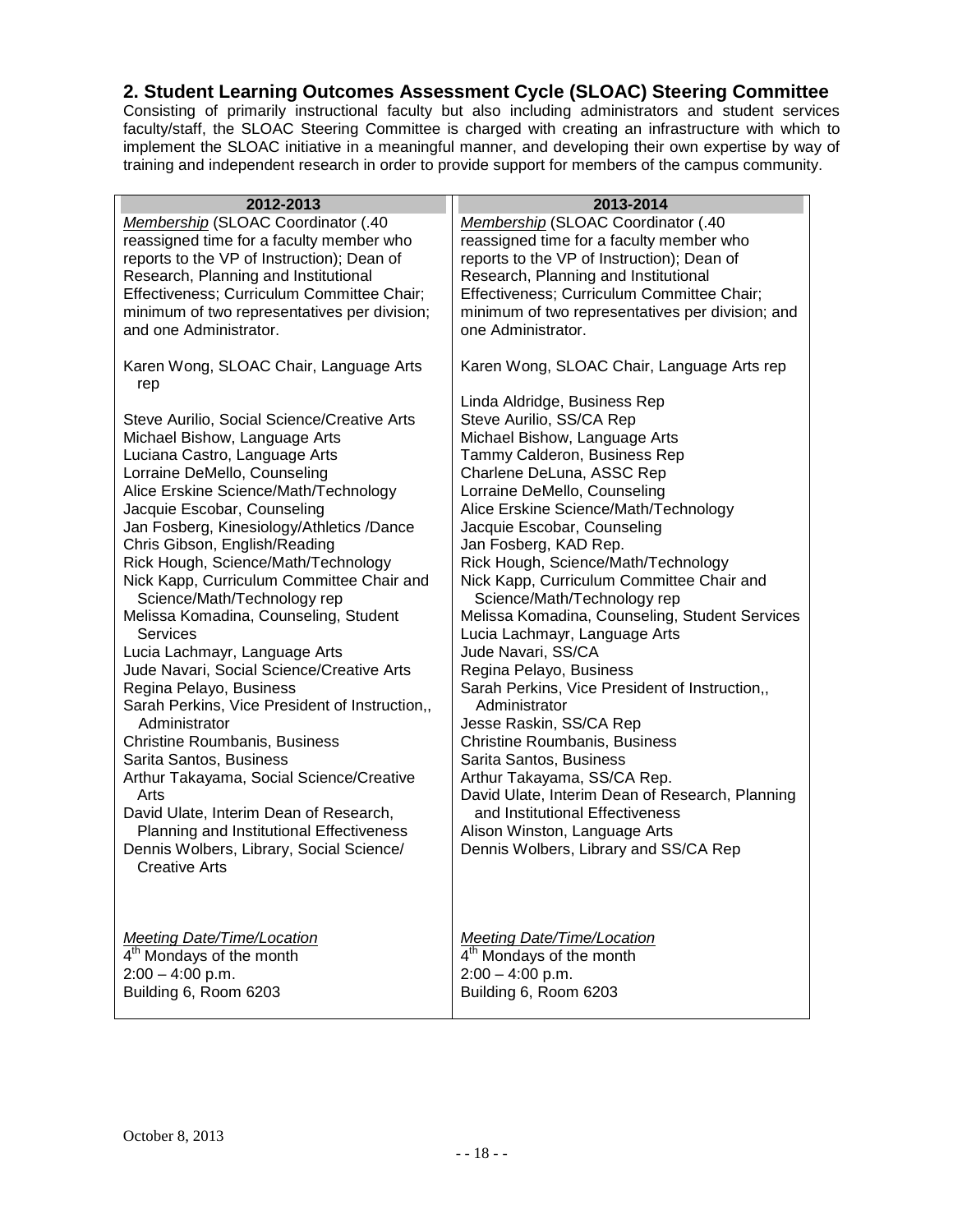# **OPERATIONAL WORK GROUPS**

#### <span id="page-18-0"></span>**1. Campus Auxiliary Services Advisory Committee**

Identifies concerns and makes recommendations regarding the cafeteria, bookstore, vending, and some facilities to the President or the Chancellor's Office. This is a college committee that interfaces with the District Auxiliary Services Advisory Committee (DASAC).

| 2012-2013                                                                                                                                          | 2013-2014                                                                                                                                            |
|----------------------------------------------------------------------------------------------------------------------------------------------------|------------------------------------------------------------------------------------------------------------------------------------------------------|
| Membership (representatives from bookstore,                                                                                                        | Membership (representatives from bookstore,                                                                                                          |
| cafeteria, Student Activities Office, Business                                                                                                     | cafeteria, Student Activities Office, Business                                                                                                       |
| Services office, Student Services)                                                                                                                 | Services office, Student Services)                                                                                                                   |
| Amory Cariadus, Student Activities<br>Coordinator, Chair<br>Joi Blake, Vice President Student Services<br>Eloisa Briones, College Business Officer | Amory Cariadus, Student Activities Coordinator,<br>Chair<br>Joi Blake, Vice President Student Services<br>Eloisa Briones, VP Administrative Services |
| Kevin Chak, Bookstore                                                                                                                              | Kevin Chak, Bookstore                                                                                                                                |
| Marc Cirilo, ASSC Rep                                                                                                                              | Andy Chan, ASSC Rep                                                                                                                                  |
| Rick McMahon, Pacific Dining representative                                                                                                        | Charlene DeLuna, ASSC Rep                                                                                                                            |
| Jackeline Monrroy, ASSC Rep                                                                                                                        | Rick McMahon, Pacific Dining representative                                                                                                          |
| Richard Porter, ASSC Rep                                                                                                                           | Mark Pacis, ASSC Rep                                                                                                                                 |
|                                                                                                                                                    | Brayan Palma, ASSC Rep                                                                                                                               |
| <b>Meeting Date/Time/Location</b>                                                                                                                  |                                                                                                                                                      |
| Meetings held as needed                                                                                                                            | Meeting Date/Time/Location                                                                                                                           |
|                                                                                                                                                    | Meetings held as needed                                                                                                                              |
|                                                                                                                                                    |                                                                                                                                                      |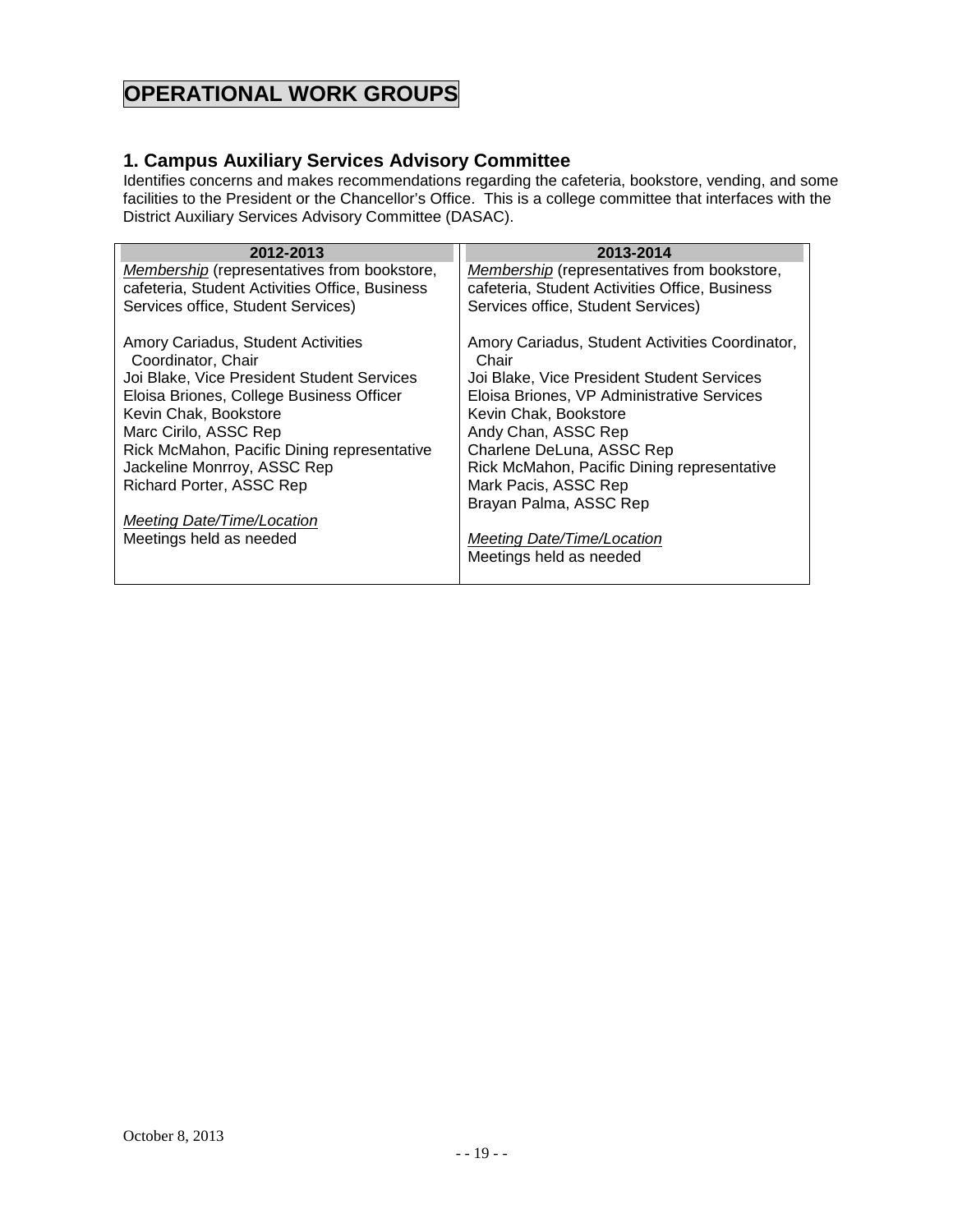## <span id="page-19-0"></span>**2. College Success Initiative (CSI) Coordinating Committee**

The role of this committee is to provide a venue to facilitate communication and currency among everyone involved in implementation of the Basic Skills Plan and between the instructional and student services components of the college. The group will seek to ensure that Skyline's Plan is integrated throughout the college. It will be responsible for overseeing the project as a whole and ensuring that the various efforts are well connected to each other, and well embedded in the college's structure. The committee will also identify any gaps that should be addressed. The committee will develop and maintain a calendar of activities to facilitate communication and coordination across the college.

| 2012-2013                                        | 2013-2014                                        |
|--------------------------------------------------|--------------------------------------------------|
| Membership: The committee will be a broadly      | Membership: The committee will be a broadly      |
| constituted group representing all of the key    | constituted group representing all of the key    |
| components of the project, and co-chaired by     | components of the project, and co-chaired by     |
| the College Success Coordinator and a Vice       | the College Success Coordinator and a Vice       |
| President. If the Coordinator is a classroom     | President. If the Coordinator is a classroom     |
| instructor, the Co-Chair would be the Vice       | instructor, the Co-Chair would be the Vice       |
| President of Student Services. If the            | President of Student Services. If the            |
| Coordinator is a counselor or librarian, the Co- | Coordinator is a counselor or librarian, the Co- |
| Chair would be the Vice President of             | Chair would be the Vice President of             |
| Instruction. The members would include:          | Instruction. The members would include:          |
| Nohel Corral, College Success Co-Coordinator,    | Nohel Corral, College Success Co-                |
| Co-Chair                                         | Coordinator, Co-Chair                            |
| Chris Gibson, College Success Co-                | Chris Gibson, College Success Co-                |
| Coordinator, Co-Chair                            | Coordinator, Co-Chair                            |
|                                                  |                                                  |
| Katie Galvin, Research Analyst                   | Younga Choi, SMT Rep                             |
| David Hasson, Contextualized Curriculum          | Jon Freedman, SMT Rep                            |
| Jon Freedman, Math faculty rep                   | Katie Galvin, Research Analyst                   |
| Mary Gutierrez, Dean, Language Arts/             | David Hasson, SMT Rep                            |
| <b>Learning Resources</b>                        | Jon Freedman, Math faculty rep                   |
| David Hasson, Contextualized Curriculum          | Mary Gutierrez, Dean, Language Arts/             |
| Ray Hernandez, Dean, Science/Math/               | Learning Resources                               |
| Technology                                       | David Hasson, Contextualized Curriculum          |
| Melissa Komadina, OnCourse Coordinator           | Ray Hernandez, Dean, Science/Math/               |
| Lucia Lachmayr, Reading faculty rep              | Technology                                       |
| Jessica Lopez, TRiO and Counseling rep           | Melissa Komadina, OnCourse Coordinator           |
| Vanson Nguyen, Achieving College Success         | Lucia Lachmayr, Language Arts                    |
| faculty leader                                   | Jessica Lopez, TRiO and Counseling rep           |
| Virginia Padron, Career/Counseling               | Virginia Padron, Career/Counseling               |
| Leigh Anne Shaw, ESOL faculty rep                | David Ulate, Interim Dean, Planning, Research    |
| David Ulate, Interim Dean, Planning, Research    | and Institutional Effectiveness                  |
| and Institutional Effectiveness                  | Soodi Zamani, Science/Math/Technology            |
| Rick Wallace, Dean, Counseling and               |                                                  |
| <b>Matriculation Coordinator</b>                 | Joi Blake, VP of Student Services, ex-officio    |
| Soodi Zamani, Science/Math/Technology            | Sarah Perkins, VP of Instruction, ex-officio     |
|                                                  |                                                  |
| Joi Blake, VP of Student Services, ex-officio    | <b>Meeting Date/Time/Location</b>                |
| Sarah Perkins, VP of Instruction, ex-officio     | 3 <sup>rd</sup> Tuesdays of the month            |
|                                                  | 2:00-4:00 p.m.                                   |
| <b>Meeting Date/Time/Location</b>                | Building 4, 3 <sup>rd</sup> Floor, Room ????     |
| 3 <sup>rd</sup> Tuesdays of the month            |                                                  |
| 2:00-4:00 p.m.                                   |                                                  |
| Building 4, 3 <sup>rd</sup> Floor, Room ????     |                                                  |
|                                                  |                                                  |
|                                                  |                                                  |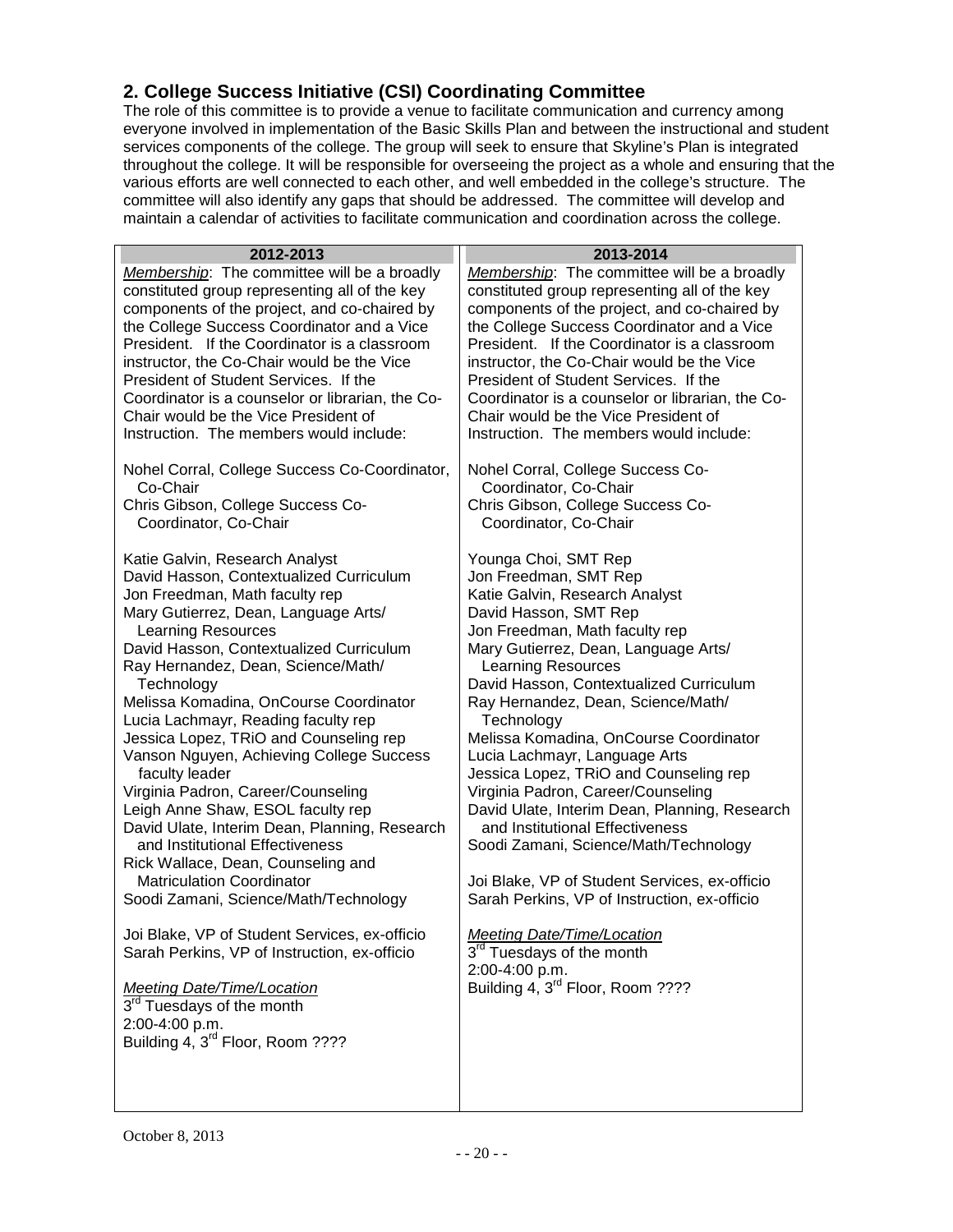#### <span id="page-20-0"></span>**3. Commencement Committee**

This committee plans, coordinates and implements all activities for Commencement. The committee meets regularly during the spring semester until the day of graduation. Meetings focus on all logistical aspects of the graduation and the commencement ceremony.

| 2012-2013                                         | 2013-2014                                         |
|---------------------------------------------------|---------------------------------------------------|
| <b>Membership (Representatives from Buildings</b> | <b>Membership</b> (Representatives from Buildings |
| and Grounds, Campus Bookstore, Multi-Media,       | and Grounds, Campus Bookstore, Multi-Media,       |
| <b>Student Services)</b>                          | <b>Student Services)</b>                          |
| Amory Cariadus, Chair                             | Amory Cariadus, Chair                             |
| Joi Blake                                         | Joi Blake                                         |
| <b>Sheldon Carroll</b>                            | <b>Sheldon Carroll</b>                            |
| Alan Ceccarelli                                   | Alan Ceccarelli                                   |
| Kevin Chak                                        | <b>Kevin Chak</b>                                 |
| Rob Dean                                          | Rob Dean                                          |
| Golda Margate                                     | Charlene DeLuna                                   |
| Dave Haw                                          | John Doctor                                       |
| Sue Lorenzo                                       | Andrea Garcia                                     |
| Jackeline Monrroy, ASSC Rep                       | Golda Margate                                     |
| Joe Morello                                       | Sue Lorenzo                                       |
| John Mosby                                        | Joe Morello                                       |
| <b>Cherie Napier</b>                              | John Mosby                                        |
| <b>Sherrie Prasad</b>                             | <b>Cherie Napier</b>                              |
| Jesus Julian Rocha-Sliva, ASSC Rep                | <b>Sherrie Prasad</b>                             |
| <b>Theresa Tentes</b>                             | <b>Theresa Tentes</b>                             |
| Other members of the campus community are         | Other members of the campus community are         |
| invited to meetings that cover specific planning  | invited to meetings that cover specific planning  |
| areas as it relates to their department, program  | areas as it relates to their department, program  |
| or division.                                      | or division.                                      |
|                                                   |                                                   |
| <b>Meeting Date/Time/Location</b>                 | <b>Meeting Date/Time/Location</b>                 |
| Meetings held as needed                           | Meetings held as needed                           |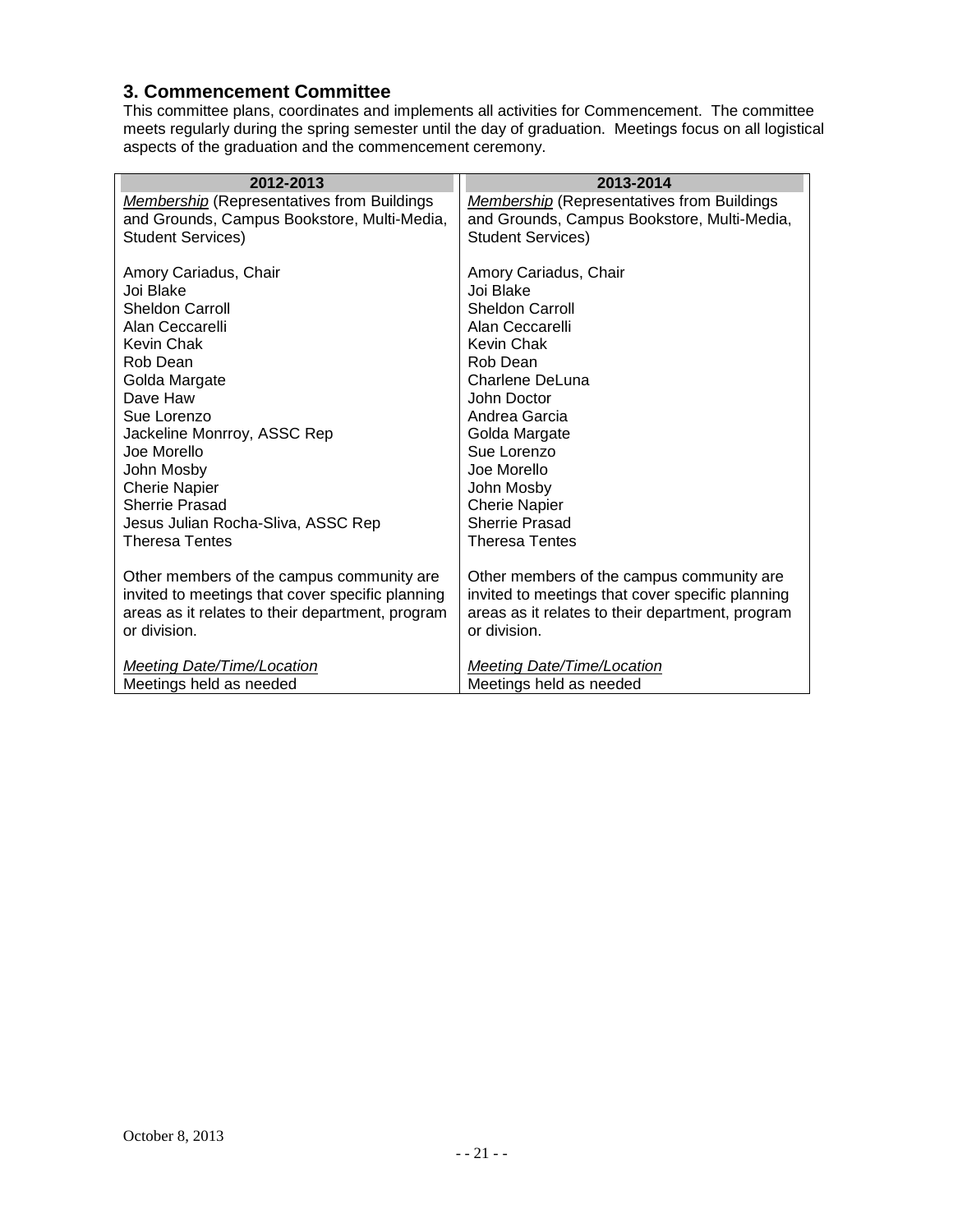## <span id="page-21-0"></span>**4. Emergency Response Plan Committee**

The Emergency Response Committee develops strategies for disaster preparedness and recovery for the campus. The committee is charged with maintaining the campus Emergency Response Plan, updating contact information and the evacuation plan, providing training for the campus on emergency procedures.

| 2012-2013                                      | 2013-2014                                      |
|------------------------------------------------|------------------------------------------------|
| <b>Membership</b> (Representatives from Public | <b>Membership</b> (Representatives from Public |
| Safety, Health Office and Administration)      | Safety, Health Office and Administration)      |
| Rob Dean, Chair                                | Rob Dean, Chair                                |
| Joi Blake, Co-Chair                            | Joi Blake, Co-Chair                            |
| Steve Aurilio                                  | Steve Aurilio                                  |
| Eloisa Briones                                 | Eloisa Briones                                 |
| Donna Elliott                                  | John Doctor                                    |
| Golda Gacutan                                  | Donna Elliott                                  |
| Joe Morello                                    | Golda Margate                                  |
| Sarah Perkins                                  | Joe Morello                                    |
| Regina Stanback Stroud                         | Sarah Perkins                                  |
| <b>Theresa Tentes</b>                          | Regina Stanback Stroud                         |
|                                                | Theresa Tentes                                 |
| Meeting Date/Time/Location                     |                                                |
| 4 <sup>th</sup> Friday of each month           | Meeting Date/Time/Location                     |
| $2:00 - 3:00$ p.m.                             | 4 <sup>th</sup> Friday of each month           |
| Location ?                                     | $2:00 - 3:00$ p.m.                             |
|                                                | 2 Location                                     |

## <span id="page-21-1"></span>**5. Event Support Working Group**

| Charge: under revision<br>2012-2013            | 2013-2014                                       |
|------------------------------------------------|-------------------------------------------------|
| <b>Membership</b> (Representatives from        | <b>Membership</b> (Representatives from         |
| Administration, Operations, Facilities, Public | Administration, Operations, Facilities, Public  |
| Safety, Media Services and division offices    | Safety, Media Services and division offices who |
| who assist in event planning.)                 | assist in event planning.)                      |
| Eloisa Briones, Chair                          | Eloisa Briones, Chair                           |
| Nancy Argarin                                  | Nancy Argarin                                   |
| Katie Beverly                                  | Linda Bertellotti                               |
| Kamla Bucceri                                  | Katie Beverly                                   |
| <b>Amory Cariadus</b>                          | Kamla Bucceri                                   |
| Kevin Chak                                     | Amory Cariadus                                  |
| Rob Dean                                       | <b>Kevin Chak</b>                               |
| Kathy Fitzpatrick                              | Rob Dean                                        |
| Golda Gacutan                                  | Kathy Fitzpatrick                               |
| Ira Lau                                        | Golda Margate                                   |
| Adolfo Leiva                                   | Ira Lau                                         |
| Seini Mateialona                               | Adolfo Leiva                                    |
| <b>Cherie Napier</b>                           | Seini Mateialona                                |
| <b>Sherrie Prasad</b>                          | <b>Cherie Napier</b>                            |
| Nadia Tariq                                    | <b>Sherrie Prasad</b>                           |
| <b>Theresa Tentes</b>                          | Nadia Tariq                                     |
| Annie Trinh                                    | Theresa Tentes                                  |
|                                                | <b>Annie Trinh</b>                              |
| <b>Meeting Date/Time/Location</b>              | <b>Meeting Date/Time/Location</b>               |
| Meetings held as needed                        | Meetings held as needed                         |

October 8, 2013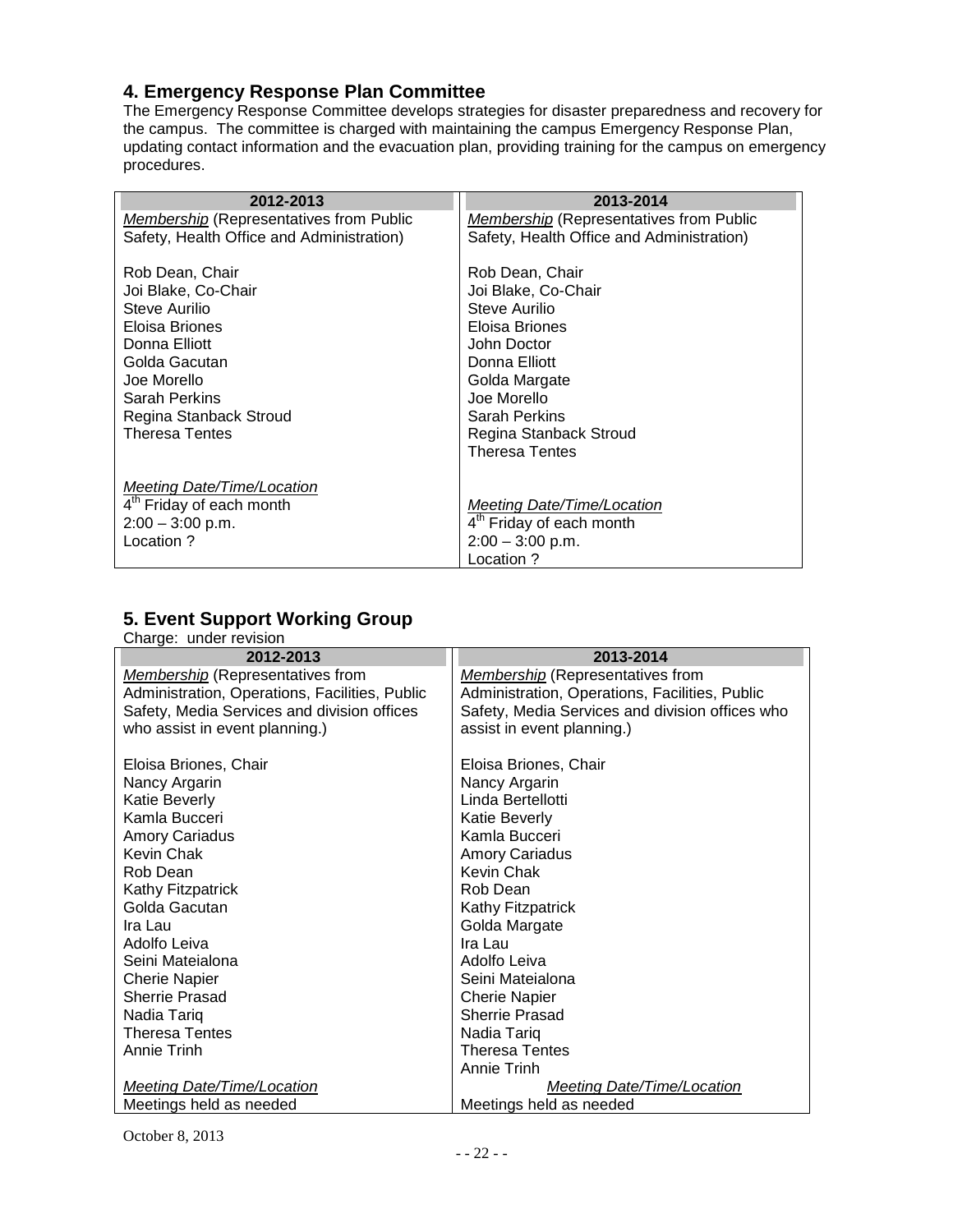#### <span id="page-22-0"></span>**6. Institutional Review Board**

Institutional Review Board (IRB) is charged with reviewing non-exempt research and making recommendations on the ethical and safety status of the proposed research. The IRB serves to ensure that research conducted on human subjects, including both biological and social science inquiries, be ethical and not infringe upon the rights or jeopardize the welfare of the subjects. An IRB is solely about the protection of human subjects in research. The results of the consideration will be forwarded to the President via the Dean of Planning, Research and Institutional Effectiveness.

#### **2013-2014**

*Membership* David Ulate, Co-Chair, Dean of Planning, Research and Institutional Effectiveness Vacant, A Committee Co-Chair who may also be the Chair of the SCRC or designee by the Academic Senate

Vacant faculty member who has conducted research in a natural or health science Vacant, faculty member who has conducted research in a social science.

Vacant, community member who has conducted scholarly research in any discipline Vacant, Up to four other voting members from the campus community that may include faculty, administration, and staff.

#### <span id="page-22-1"></span>**7. Instructional Leadership Team**

<span id="page-22-2"></span>

| 2012-2013                                                                                                                                                                                                                                                                                                                                                                                                                   | 2013-2014                                                                                                                                                                                                                                                                                                                                                                                                                     |
|-----------------------------------------------------------------------------------------------------------------------------------------------------------------------------------------------------------------------------------------------------------------------------------------------------------------------------------------------------------------------------------------------------------------------------|-------------------------------------------------------------------------------------------------------------------------------------------------------------------------------------------------------------------------------------------------------------------------------------------------------------------------------------------------------------------------------------------------------------------------------|
| Membership (Vice President of Instruction,                                                                                                                                                                                                                                                                                                                                                                                  | Membership (Vice President of Instruction,                                                                                                                                                                                                                                                                                                                                                                                    |
| Instructional and Student Services division                                                                                                                                                                                                                                                                                                                                                                                 | Instructional and Student Services division                                                                                                                                                                                                                                                                                                                                                                                   |
| deans)                                                                                                                                                                                                                                                                                                                                                                                                                      | deans)                                                                                                                                                                                                                                                                                                                                                                                                                        |
| Sarah Perkins, VP of Instruction<br>Donna Bestock, Dean, Social Science/<br>Creative Arts<br>Don Carlson, Dean, Business<br>Mary Gutierrez, Dean, Language Arts/<br><b>Learning Resources</b><br>Ray Hernandez, Interim Dean, Science/Math/<br>Technology<br>Joe Morello, Dean,<br>Kinesiology/Athletics/Dance<br>John Mosby, Dean, Enrollment Services<br>Richard Wallace, Dean, Counseling, Advising<br>and Matriculation | Sarah Perkins, VP of Instruction<br>Donna Bestock, Dean, Social Science/ Creative<br>Arts<br>Don Carlson, Dean, Business<br>Nohel Corral, Interim Dean, Counseling, Advising<br>and Matriculation<br>Mary Gutierrez, Dean, Language Arts/<br><b>Learning Resources</b><br>Ray Hernandez, Interim Dean, Science/Math/<br>Technology<br>Joe Morello, Dean, Kinesiology/Athletics/Dance<br>John Mosby, Dean, Enrollment Services |
| <b>Meeting Date/Time/Location</b>                                                                                                                                                                                                                                                                                                                                                                                           | Meeting Date/Time/Location                                                                                                                                                                                                                                                                                                                                                                                                    |
| 2 <sup>nd</sup> and 4 <sup>th</sup> Mondays of each month                                                                                                                                                                                                                                                                                                                                                                   | $2nd$ and $4th$ Mondays of each month                                                                                                                                                                                                                                                                                                                                                                                         |
| $1:30 - 3:30$ p.m.                                                                                                                                                                                                                                                                                                                                                                                                          | $1:30 - 3:30$ p.m.                                                                                                                                                                                                                                                                                                                                                                                                            |
| Building 4, Room 4343                                                                                                                                                                                                                                                                                                                                                                                                       | Building 4, Room 4343                                                                                                                                                                                                                                                                                                                                                                                                         |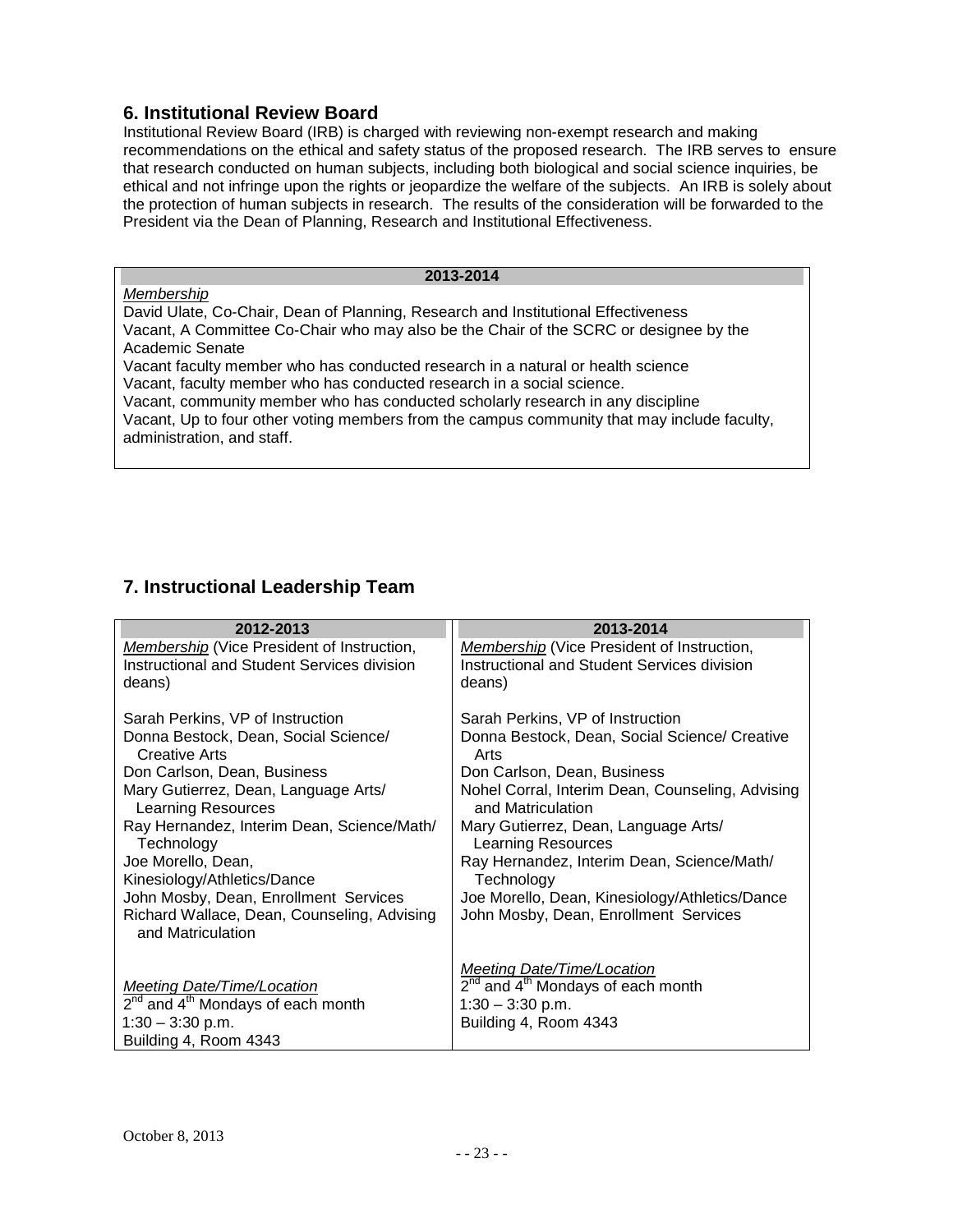#### **8. Management Council**

The Management Council is an appointed advisory to the College President and primarily meets to facilitate communication among Managers regarding College operations.

| 2012-2013                                   | 2013-2014                                                    |
|---------------------------------------------|--------------------------------------------------------------|
| Membership (President, Vice Presidents,     | Membership (President, Vice Presidents,                      |
| Deans, Academic Supervisors, Directors, and | Deans, Academic Supervisors, Directors, and                  |
| <b>Classified Supervisors)</b>              | <b>Classified Supervisors)</b>                               |
|                                             |                                                              |
| Regina Stanback Stroud, Chair               | Regina Stanback Stroud, Chair                                |
| Donna Bestock                               | ljaz Ahmed                                                   |
| Joi Blake                                   | Donna Bestock                                                |
| Eloisa Briones                              | Joi Blake                                                    |
| <b>Amory Cariadus</b>                       | Eloisa Briones                                               |
| Don Carlson                                 | <b>Amory Cariadus</b>                                        |
| Kevin Chak                                  | Don Carlson                                                  |
| <b>Nohel Corral</b>                         | Kevin Chak                                                   |
| <b>Robert Dean</b>                          | <b>Nohel Corral</b>                                          |
| <b>Mary Gutierrez</b>                       | <b>Robert Dean</b>                                           |
| Ray Hernandez                               | John Doctor                                                  |
| Tom Hewitt                                  | Mary Gutierrez                                               |
| Richard Inokuchi                            | Ray Hernandez                                                |
| Sue Lorenzo                                 | Tom Hewitt                                                   |
| Joe Morello                                 | Ray Jones                                                    |
| Regina Morrison                             | Sue Lorenzo                                                  |
| John Mosby                                  | Joe Morello                                                  |
| <b>Cherie Napier</b>                        | Regina Morrison                                              |
| <b>Sarah Perkins</b>                        | John Mosby                                                   |
| David Reed                                  | <b>Cherie Napier</b>                                         |
| Anjana Richards                             | <b>Sarah Perkins</b>                                         |
| Richard Soyombo                             | David Reed                                                   |
| David Ulate                                 | Richard Soyombo                                              |
| <b>Rick Wallace</b>                         | David Ulate                                                  |
| <b>William Watson</b>                       | Andrea Vizenor                                               |
|                                             | <b>William Watson</b>                                        |
| <b>Meeting Date/Time/Location</b>           | Michael Williamson                                           |
| 2 <sup>nd</sup> Tuesday                     |                                                              |
| $2:00 - 3:30$ p.m.                          | <b>Meeting Date/Time/Location</b><br>2 <sup>nd</sup> Tuesday |
| Building 4, Room 4343                       |                                                              |
|                                             | $2:00 - 3:30$ p.m.                                           |
|                                             | Building 4, Room 4343                                        |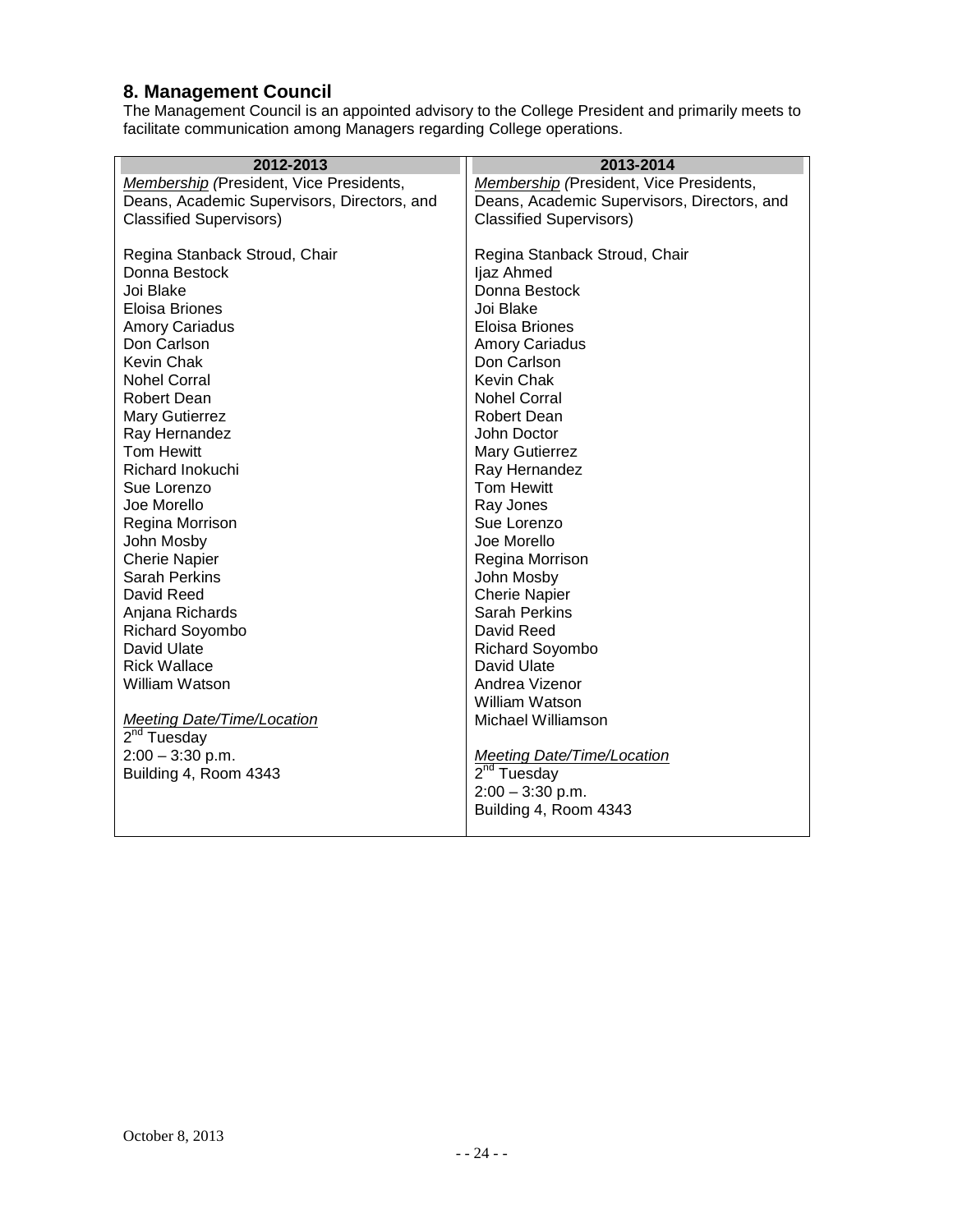# <span id="page-24-0"></span>**9. Outreach Committee**

| 2012-2013                                 | 2013-2014                                 |
|-------------------------------------------|-------------------------------------------|
| Membership                                | Membership                                |
|                                           |                                           |
| John Mosby, Chair                         | John Mosby, Chair                         |
|                                           |                                           |
| Suzanne Collins, Transfer Center          | Don Carlson, Dean Business                |
| Nohel Corral, Interim Dean of Counseling  | Suzanne Collins, Transfer Center          |
| Alice Erskine, Science/Math/Technology    | Jarrod Feiner, Language Arts              |
| Adolfo Leiva, SparkPoint                  | Nohel Corral, Interim Dean of Counseling  |
| Sue Lorenzo, Registrar                    | Alice Erskine, Science/Math/Technology    |
| Melissa Matthews, DRC                     | Julia Johnson, Business Rep               |
| Courtney Mogg, Outreach                   | Nancy Kaplan-Biegel, Language Arts        |
| Regina Morrison, Financial Aid            | Adolfo Leiva, SparkPoint                  |
| Cherie Napier, Public Information Office  | Sue Lorenzo, Registrar                    |
| Vanson Nguyen, Science/Math/Technology    | Melissa Matthews, DRC                     |
| John Saenz, TLC                           | Soledad McCarthy, Business                |
| Florentino Ubungen, Outreach              | Courtney Mogg, Outreach                   |
| Jocelyn Villa, Financial Aid              | Regina Morrison, Financial Aid            |
| William Watson, SparkPoint                | Cherie Napier, Public Information Office  |
|                                           | Felix Perez, Language Arts                |
| Language Arts/Learning Resources Rep Open | Florentino Ubungen, Outreach              |
|                                           | Jocelyn Villa, Financial Aid              |
| <b>Meeting Date/Time/Location</b>         | William Watson, SparkPoint                |
| To be determined                          |                                           |
|                                           | Language Arts/Learning Resources Rep Open |
|                                           |                                           |
|                                           | <b>Meeting Date/Time/Location</b>         |
|                                           | To be determined                          |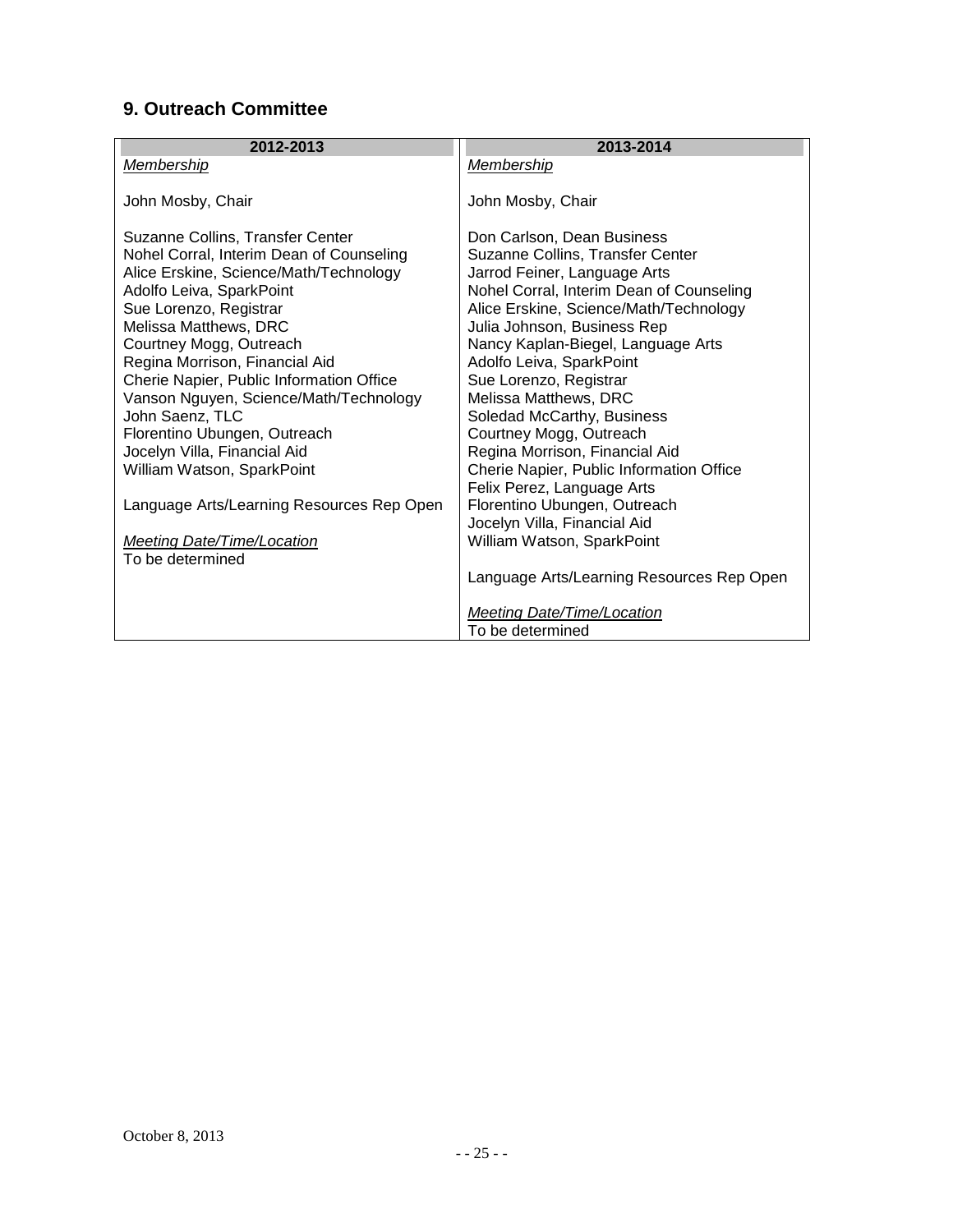## <span id="page-25-0"></span>**10. Scholarship Committee**

The Scholarship Committee serves as a general policy advisory group to the scholarship program and as a selection committee for general scholarships and awards that may be assigned to their jurisdiction. The primary sources of scholarships for which this committee selects scholarship recipients are Skyline and District Foundation and Skyline Organization funds.

| 2012-2013                                                                                                                                                                                                                                                                                                                                                                                                                                                                                     | 2013-2014                                                                                                                                                                                                                                                                                                                                                                                                                                                                 |
|-----------------------------------------------------------------------------------------------------------------------------------------------------------------------------------------------------------------------------------------------------------------------------------------------------------------------------------------------------------------------------------------------------------------------------------------------------------------------------------------------|---------------------------------------------------------------------------------------------------------------------------------------------------------------------------------------------------------------------------------------------------------------------------------------------------------------------------------------------------------------------------------------------------------------------------------------------------------------------------|
| Membership (members appointed by                                                                                                                                                                                                                                                                                                                                                                                                                                                              | <b>Membership</b> (members appointed by constituent                                                                                                                                                                                                                                                                                                                                                                                                                       |
| constituent groups)                                                                                                                                                                                                                                                                                                                                                                                                                                                                           | groups)                                                                                                                                                                                                                                                                                                                                                                                                                                                                   |
| John Mosby, Dean, Enrollment Services, Co-Chair<br>Crystal Shetaya, Financial Aid, Co-Chair<br>Jeff Acidera, Counseling<br>Linda Allen, Classified Rep<br>Rosie Bell, Social Science/Creative Arts<br>Joi Blake, VP of Student Services<br>Luciano Castro, Language Arts<br><b>Steve Cooney, Business</b><br>Kevin Corsiglia, Kinesiology/Athletics/Dance<br>Stephen Fredricks, Science/Math/Technology<br>Kymberly Jackson, Social Science/Creative<br>Arts<br>Michael Rojas, Classified Rep | John Mosby, Dean, Enrollment Services, Co-Chair<br>Crystal Shetaya, Financial Aid, Co-Chair<br>Jeff Acidera, Counseling<br>Linda Allen, Classified Rep<br>Joi Blake, VP of Student Services<br>Steve Cooney, Business<br>Kevin Corsiglia, Kinesiology/Athletics/Dance<br>Liza Erpelo, Language Arts<br>Stephen Fredricks, Science/Math/Technology<br>Ashley Larson, Language Arts<br>Soledad McCarthy, Business Rep<br>Michael Moynihan, SS/CA Rep<br>Jim Wong, SS/CA Rep |
| <b>Meeting Date/Time/Place:</b><br>Meetings held as needed                                                                                                                                                                                                                                                                                                                                                                                                                                    | <b>Meeting Date/Time/Place:</b><br>Meetings held as needed                                                                                                                                                                                                                                                                                                                                                                                                                |